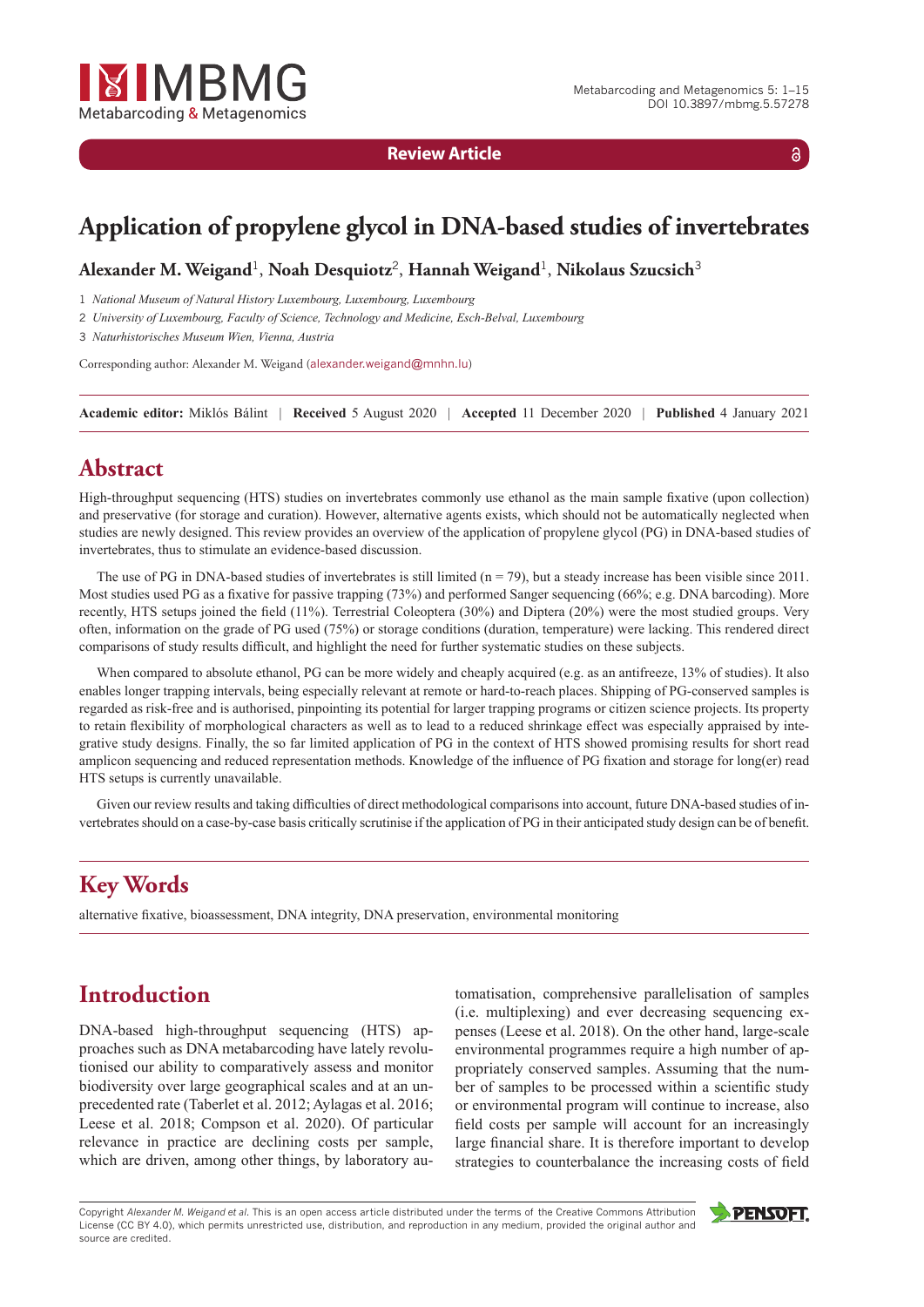work, e.g. by reducing the time spent in the field, lowering hands-on times per sample by automatisation or adjusting collection and storage conditions (Holderegger et al. 2019; Ssymank et al. 2018).

The fixative (or trapping / killing agent) is a crucial parameter for DNA-based studies as it has to secure the integrity of the DNA from the very beginning (see e.g. Stein et al. 2013). Simultaneously, its costs are directly linked to the number of samples to be processed and to the volumes used. It is not unusual for larger studies to require several hundred to thousand litres of fixative. Liu et al. (2020) identified lab grade ethanol (>95%) to be the fixative of choice in the majority of DNA metabarcoding studies conducted between 2015 and 2019. Yet, lab grade ethanol is very expensive, has a high volatility, is not always easy to obtain and due to its flammability can cause problems during sample transportation and shipping. Alternative fixatives exist but are not widely applied, e.g. due to misunderstandings of chemical properties, tradition or simply lack of knowledge and availability (Weeks Jr and McIntyre 1997; Thomas 2008; Nagy 2010; Stoeckle et al. 2010; Gossner et al. 2016; Mahon et al. 2017).

As such an alternative, propylene glycol (or propane-1,2-diol; here further abbreviated as PG) has a number of characteristics that potentially render it beneficial in large-scale DNA-based HTS bioassessment and biomonitoring programmes: (i) low acquisition cost but high general availability, as it can be bought, for example, as low-budget antifreeze in specialist car dealers or as an additive from the cosmetic or food industry (additive E1520), (ii) non-toxicity (i.e. considered as a GRAS (generally regarded as safe) material), (iii) very low volatility, (iv) environmental safety, (v) risk-free transport of samples according to the regulations of the International Air Transport Association (IATA), and (vi) ability to ensure DNA integrity as well as to preserve most morphological characteristics (Thomas 2008; Nagy 2010).

Propylene glycol is a well-established agent in molecular cryobiology, notably used for the cryopreservation of sperms and cell cultures (Bank and Brockbank 1987; Hezavehei et al. 2018). For the study of invertebrates, it has been proposed as the chemical of choice in a standardised pitfall trap design for monitoring ground-active arthropod biodiversity (Brown and Matthews 2016; Hohbein and Conway 2018) and is applied as such within the North American National Ecological Observatory Network (NEON; Gibson et al. 2012; Hoekman et al. 2017) and the carabidologist community (Kotze et al. 2011). PGbased pitfall traps were also proposed as a standard and minimally disturbing method to investigate the subterranean fauna of the mesovoid shallow substratum (López and Oromí 2010; emptied every six months). Since 2001, PG fixation is applied by the Soybean Aphid Suction Trap Network (STN; Lagos-Kutz et al. 2020) for monitoring the 'aerobiological soup'. In the context of environmental genomic studies, Matos-Maraví et al. (2019) proposed PG as the fixative of choice for mass samples originating from pitfall traps and flight interceptions, but neither tests nor metadata had been published along with this statement.

The aim of this review is to summarise the findings of studies investigating the application of PG for DNAbased analyses of invertebrates. We will distinguish its application as a fixative (during sample collection) and as a preservative (for sample storage and curation). The collated information should help to transfer the available knowledge to the wider community, stimulating an evidence-based discussion on how to further reduce costs for DNA-conform sample collection and curation in larger environmental programmes by exploring alternative fixation and preservation agents.

### **Material and methods**

### **Literature search**

A topical core literature research was conducted on 07.10.2020 within the ISI Web of Science (WoS) and screening 'all databases'. The following search strings were investigated: (1) "propylene glycol" AND "DNA" AND "invertebrate\*", (2) "propylene glycol" AND "DNA" AND "insect", (3) "propane-1,2-diol" AND "DNA" AND "invertebrate\*" and (4) "propane-1,2-diol" AND "DNA" AND "insect". On the very same day, and because the WoS search only will detect literature records which are ISI-listed and only will retrieve hits in case the search string terms appear in the title, abstract, topic or as keywords, a complementing Google Scholar (GS) search was performed (as e.g. proposed by Piasecki et al. 2018). The GS search enables in-text searches and will also retrieve grey literature records such as field, laboratory and shipping protocols, pre-prints, theses and agency reports. The same four search strings were entered, selecting the 'exclude patents' option in GS. The keyword 'sperm\*' was excluded in all searches as PG is frequently applied during the cryopreservation of sperms which would have resulted in a very high number of irrelevant hits. The key word 'invertebrate\*' was excluded in the search strings (2) and (4) to not again screen insect literature records retrieved from (1) and (3).

The four search strings yielded the following number of literature records within the ISI WoS: (1) 20, (2) 8, (3) 0 and (4) 1. From those, only records which transparently stated the application of PG during specimen handling have been considered, resulting in a total of only 12 studies. Google Scholar search strings yielded the following constant number of literature records, regardless of whether the search was performed via two different IP-addresses in two countries (Luxembourg and Germany), within two different Google profiles, using a private browser window or being logged on/off from personal Google profiles: (1) 509, (2) 1930, (3) 23 and (4) 432.

## **Results**

The majority of studies had to be excluded, a) because they used PG as a trapping material for invertebrates but only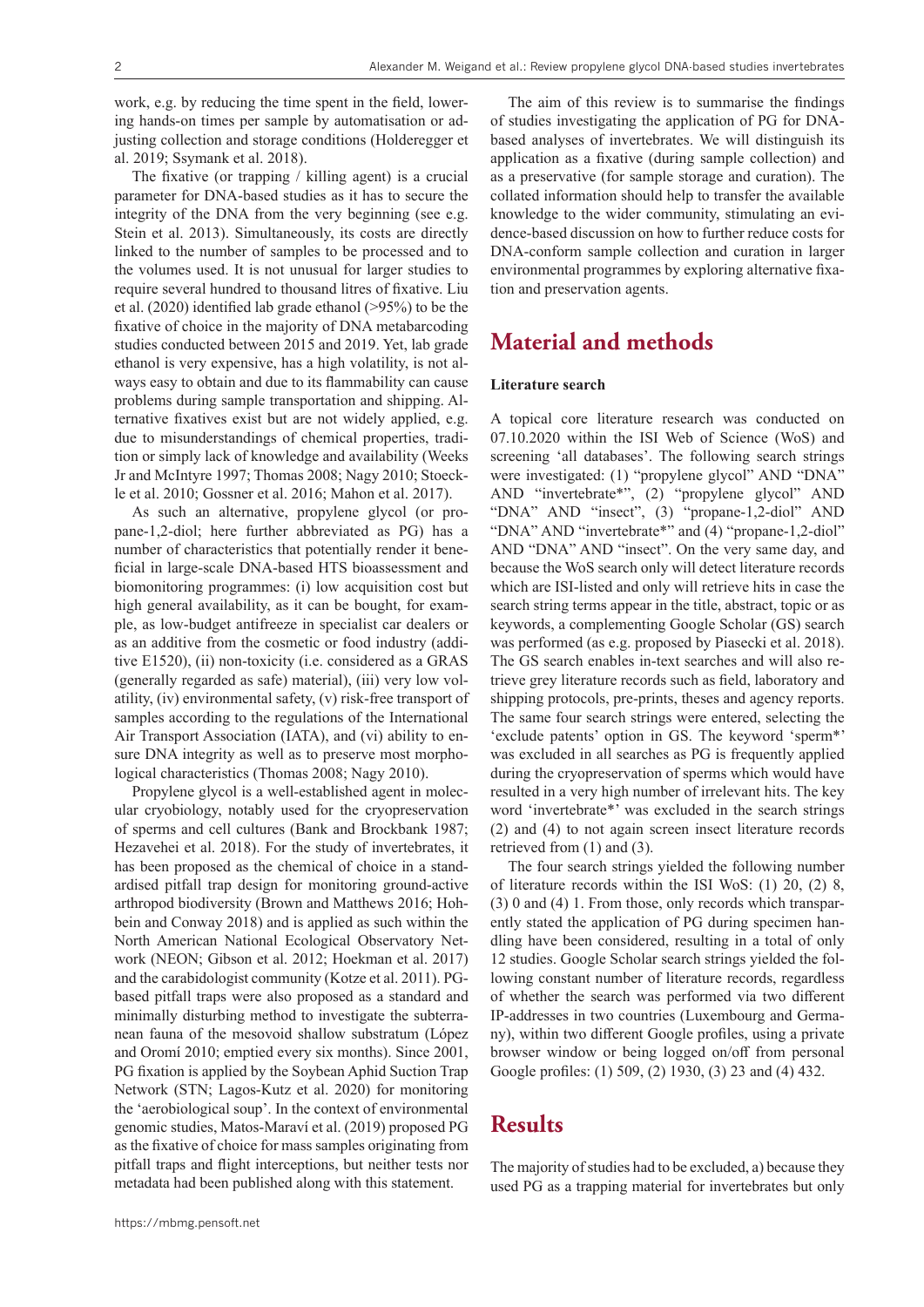cited literature referring to the application of DNA-based tools, or b) as they referred to yeast species molecularly analysed. Furthermore, reviews or studies which only dealt with the DNA analysis of e.g. parasites or gut contents of invertebrates were omitted, but will be discussed. Doctoral and master theses which were subsequently published as scientific articles were counted as a single entry.

A total of 79 publications was retrieved (Table 1, Fig. 1). Although the restricted number of literature records obtained exemplifies that the number of studies using PG as a fixative or preservative for subsequent molecular DNAbased analysis of invertebrates is not widely established (but an increase can be noted), still some patterns can be inferred. The analysed studies almost exclusively investigated terrestrial taxa, with Robinson et al. (2020; freshwater bulk sample) and Cordero et al. (2017; aquatic insects) being notable exceptions. The first studies using PG for DNA-based analysis of invertebrates originate from 2003 and 2005. Two of them focussed on honey bees (Rubink et al. 2003; Coulson et al. 2005) while Carter (2003) performed a comprehensive study on '*The effects of preservation and conservation treatments on the DNA of museum invertebrate fluid preserved collections*' using a terrestrial isopod species as reference. Those studies were accompanied by early publications on arachnids (Vink et al. 2005) and hemipterans (Scott et al. 2007). From today's perspective, studies focussing on Coleoptera ( $n = 24$  studies, 30%) and Diptera (20%) dominated the dataset (Fig. 1). Although Diptera was the second largest of the individual groups retrieved, the first study was only published in 2012 and most of the records originate from the same team of authors.

In the majority of study designs, PG was used as a fixative for passive trapping ( $n = 53, 73\%$ ), and less frequently as a fixative upon manual collection of living specimens (32%). Either food-/laboratory-grade PG (14%; Sigma-Aldrich, Ajax FineChem, Neogen, Herrlan-PSM, Old World Industries, Better World Manufacturing, ClassiKool Ltd.) or PG-based antifreezes (13%; Lowtox, Absolute Zëro RV Waterline, Sierra, Uni-Gard) were used, but in 75% of all studies no further chemical properties or customer specifications were provided. PG concentrations were in most cases higher than 95% (for 70% of study designs), in fewer instances between 50–75% (16% study designs) or below 50% (11% study designs). Information on storage conditions for PG-preserved specimens was also very scarce: 27% of studies did not report any storage duration and for 41% of studies no storage temperatures were provided. Otherwise, PG-preserved specimens were stored for quite variable time spans, i.e. for more than half a year (10%), 1–6 months (10%), 1–4 weeks (20%), below 1 week (17%) or even for shipping only (17%, variable duration). If information was provided, specimens most often were stored at RT (28%), less frequently frozen (17%) or refrigerated (10%). Sanger sequencing was the most frequent evaluation method (66%), followed by PCR-based analyses (16%), HTS (11%) and microsatellite genotyping (9%). Studies performing two conceptual approaches, e.g. Sanger sequencing of COI and COI metabarcoding, were included in both categories.





**Figure 1.** Cumulated number of studies which have used propylene glycol either as a fixative or preservative in the DNAbased analysis of invertebrates. Arranged by the taxonomic groups in focus. In cases where several of the indicated groups were targeted, the study was placed into the category "others".  $N = 79$ , as of 07.10.2020.

### **Discussion**

### **Application of propylene glycol as a fixative**

Our results indicate that PG is widely applied as a fixative in a variety of passive trapping methods (e.g. pan trap, funnel trap, aerial pitfall trap; baited and unbaited) and for various organism groups (mainly beetles and flies, but also spiders, bees and aphids). Likewise, actively collected single specimens or  $-$  in a few cases  $-$  invertebrate bulk samples were fixed with PG (e.g. Bowser et al. 2017, 2019; Cordero et al. 2017; Jusino et al. 2019; Robinson et al. 2020; Liu et al. 2020). This taxonomically widespread application mimics the use of PG in traditional non-DNA-based research and application domains (primarily pitfall trapping; see Hohbein and Conway 2018) now entering the molecular field. Research communities around aphids, spiders, carabids and tephritid fruit flies contributed most of the studies.

Amongst others, passive trapping intervals are determined by the accessibility of the sampling location, the volume of the trapping containers, the evaporation rate of the fixative and local environmental parameters such as humidity, temperature, rainfall or UV-exposure. In case of excessive heat and high temperatures (arid and hot), traps with ethanol or (salted) water frequently dry out and either have to be visited and re-filled more frequently, or short(er) trapping periods have to be chosen. The evaporation rate of PG is >500-times lower than for ethanol (Moreau et al. 2013). As such a low volatile agent, PG-equipped traps can retain their volumes more or less constant over several weeks to months (Hohbein and Conway 2018). However, long-term UV exposition may decompose PG into water, acetone and 2-propanol (i.e. isopropanol) (Nakahama et al. 2019). In interaction with its hygroscopic nature, even apparently large fixative volumes at the end of a long trapping period under summer conditions might contain a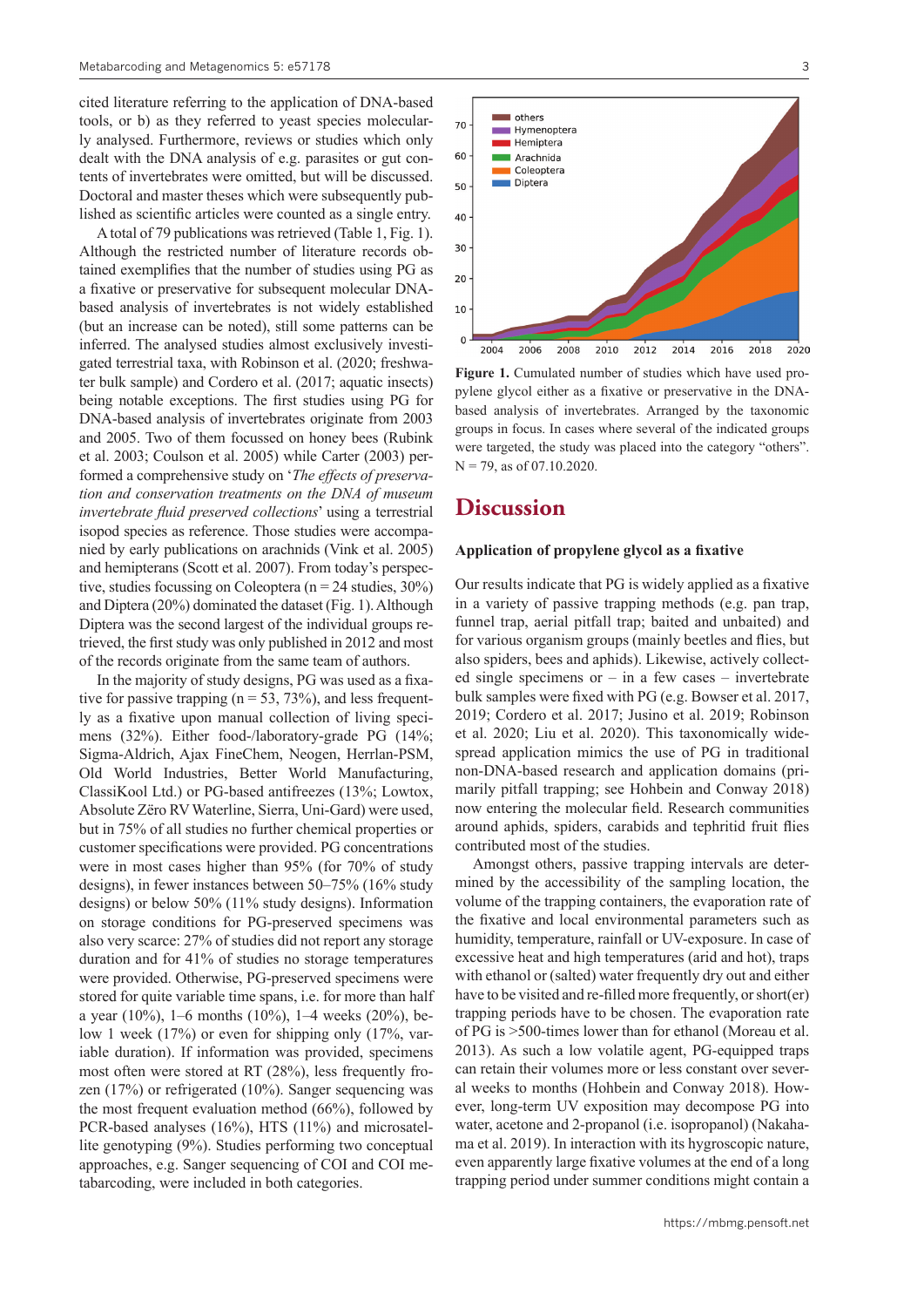**Table 1.** Overview of studies which have used propylene glycol either as a fixative or preservative for the DNA-based analysis of invertebrates. RT = room temperature; PG = propylene glycol; n.a. = not applicable or not available. Studies found by both the ISI Web of Science and Google Scholar searches, are marked in bold. All others were only detected by the latter search engine.  $N = 79$ , as of 07.10.2020.

| <b>Study</b>                 | Year | <b>Taxon</b>          | <b>DNA-based</b>                  | <b>PG</b> specificities             | <b>Fixation</b> step            |                          | <b>Preservation step</b>                       |                 | <b>Central outcomes</b>                                               |
|------------------------------|------|-----------------------|-----------------------------------|-------------------------------------|---------------------------------|--------------------------|------------------------------------------------|-----------------|-----------------------------------------------------------------------|
|                              |      |                       | approach                          |                                     | Condition(s)                    | <b>Duration</b>          | Condition(s)                                   | <b>Duration</b> |                                                                       |
| Carter (2003)                | 2003 | Crustacea             | PCR-based                         | Propylene glycol                    | specimens                       |                          | 12 months (RT)                                 |                 | double-stranded DNA profiles of                                       |
|                              |      | (Isopoda)             | visualisation<br>(16S, 18S)       |                                     | directly placed<br>in pure PG   |                          |                                                |                 | PG-conserved specimens were<br>sufficient for PCR, but likely not     |
|                              |      |                       |                                   |                                     |                                 |                          |                                                |                 | adequate for long-term storage of                                     |
|                              |      |                       |                                   |                                     |                                 |                          |                                                |                 | museum samples                                                        |
| Rubink et al.                | 2003 | Hymenoptera           | Microsatellite and                | Low-toxicity                        | specimens                       | 5, 20 or 90              | 95% ethanol                                    | up to 4         | nuclear and mtDNA were                                                |
| (2003)                       |      | (Apidae)              | CytB fragment                     | antifreeze                          | directly placed                 | days (20 $\degree$ C     |                                                | months          | amplifiable even at the most                                          |
|                              |      |                       | analyses                          | (Lowtox,                            | in pure PG                      | or $40^{\circ}$ C)       |                                                | $(4-6 °C)$      | extreme conditions (90 days,                                          |
|                              |      |                       |                                   | Prestone Inc.,<br>Danbury, CT)      | aerial pitfall<br>trap with PG  | 3 weeks                  |                                                |                 | 40 °C), although a slightly<br>decreasing trend was observed          |
| Coulson et al.               | 2005 | Hymenoptera           | CytB, 16S and                     | Propylene glycol                    | baited aerial                   | ca. weekly               | 95% ethanol                                    | n.a.            | well preserved for molecular                                          |
| (2005)                       |      | (Apidae)              | COI fragment                      |                                     | pitfall trap with               | for 8 months             |                                                |                 | analysis                                                              |
|                              |      |                       | analysis                          |                                     | 50% PG and                      |                          |                                                |                 |                                                                       |
|                              |      |                       |                                   |                                     | soap                            |                          |                                                |                 |                                                                       |
| Vink et al.                  | 2005 | Arachnida             | Actin and COI                     | Propylene                           | specimens                       | 6 weeks                  | 95% ethanol                                    | 1 day           | PG (and RNAlater) significantly                                       |
| (2005)                       |      | (Aranea,              | fragment analysis                 | glycol (99.5+%                      | directly placed                 | (40 °C,                  | (4 °C)                                         |                 | better preserved nuclear                                              |
|                              |      | Scorpiones)           |                                   | laboratory grade.<br>Sigma-Aldrich) | in pure PG                      | $19-24$ °C,<br>$2-4$ °C, |                                                |                 | and mtDNA than ethanol at<br>various concentrations and in            |
|                              |      |                       |                                   |                                     |                                 | -20 $\degree$ C or       |                                                |                 | different study designs: mtDNA                                        |
|                              |      |                       |                                   |                                     |                                 | -40 $\degree$ C;         |                                                |                 | successfully amplified under                                          |
|                              |      |                       |                                   |                                     |                                 | dark)                    |                                                |                 | most extreme conditions (6                                            |
|                              |      |                       |                                   |                                     |                                 |                          |                                                |                 | weeks, 40 °C); ncDNA for small                                        |
|                              |      |                       |                                   |                                     |                                 |                          |                                                |                 | soft-bodied species only at room                                      |
|                              |      |                       |                                   |                                     |                                 |                          |                                                |                 | temperature or lower, and for<br>large heavily sclerotized species at |
|                              |      |                       |                                   |                                     |                                 |                          |                                                |                 | 2-4 °C or lower                                                       |
| Hendrixson                   | 2006 | Arachnida             | Sanger sequencing                 | Propylene glycol                    | pan trap with                   | each 2 weeks             | 100% ethanol.                                  | n.a.            | well preserved for morphological                                      |
| (2006)                       |      | (Aranea)              | of COI and 28S                    |                                     | 1:1 PG and                      | for 2 months             | than 80%                                       |                 | and molecular analyses                                                |
|                              |      |                       |                                   |                                     | 100% ethanol                    |                          | ethanol                                        |                 |                                                                       |
| Scott et al.                 | 2007 | Hemiptera             | Sanger sequencing                 | Propylene glycol                    | specimens                       |                          | $(-20 °C)$<br>n.a.                             |                 | well preserved for morphological                                      |
| (2007)                       |      | (Aleyrodidae)         | of COI                            |                                     | directly placed                 |                          |                                                |                 | and molecular analyses                                                |
|                              |      |                       |                                   |                                     | in pure PG                      |                          |                                                |                 |                                                                       |
| Gallego                      | 2008 | Coleoptera            | Sanger sequencing                 | Propylene glycol                    | funnel trap with                | 1 week                   | absolute                                       | n.a.            | well preserved for morphological                                      |
| and Galián                   |      | (Curculionidae)       | of COI                            |                                     | pure PG                         |                          | ethanol                                        |                 | and molecular analyses, in                                            |
| (2008)                       |      |                       |                                   |                                     |                                 |                          |                                                |                 | particular in periods of no rainfall                                  |
| Villacorta et                | 2008 | Crustacea             | Sanger sequencing<br>of COI, COII | Propylene glycol                    | baited pitfall                  | several<br>weeks to      | ethanol                                        | n.a.            | well preserved for morphological                                      |
| al. (2008)                   |      | (Amphipoda)           | and H <sub>3</sub>                |                                     | trap with PG                    | months                   |                                                |                 | and molecular analyses                                                |
| Castalanelli                 | 2010 | Coleoptera            | Sanger sequencing                 | Propylene glycol                    | specimens                       | n.a.                     | ethanol                                        | n.a.            | very fast DNA isolation (ranging                                      |
| et al. (2010)                |      |                       | of mtDNA, single                  |                                     | directly placed                 |                          |                                                |                 | from 2-20 minutes); well preserved                                    |
|                              |      |                       | and multi-copy                    |                                     | in 20% PG                       |                          |                                                |                 | for parallel morphological and                                        |
|                              |      |                       | ncDNA genes                       |                                     |                                 |                          |                                                |                 | genetic analyses; specimens stored                                    |
|                              |      |                       |                                   |                                     |                                 |                          |                                                |                 | in 20% PG and ethanol did not<br>differ from specimens stored in      |
|                              |      |                       |                                   |                                     |                                 |                          |                                                |                 | other preservatives                                                   |
| Horn (2010)                  | 2010 | Hymenoptera           | Sanger sequencing                 | Propylene glycol                    | pan trap with                   | each two                 | 95% ethanol                                    | n.a.            | specimens suitable for barcoding                                      |
|                              |      | (Anthophila)          | of COI                            |                                     | 75% PG                          | weeks                    | (refrigerator)                                 |                 |                                                                       |
| Malumbres<br>Olarte $(2010)$ | 2010 | Arachnida<br>(Aranea) | Sanger sequencing<br>of COI       | Mono-propylene<br>glycol            | pitfall trap with<br>pure PG    | 2 weeks over<br>3 months | 95% ethanol<br>$(-20 °C)$                      | n.a.            | well preserved for morphological<br>and molecular analyses            |
| Shoda-                       | 2010 | Coleoptera            | Microsatellite                    | Propylene glycol                    | pheromone-                      | n.a.                     | 99.5% ethanol                                  | n.a.            | specimens suitable for                                                |
| Kagaya et al.                |      | (Curculionidae)       | genotyping                        |                                     | baited trap with                |                          | $(-20 \text{ or } 4 \text{ }^{\circ}\text{C})$ |                 | microsatellite analysis                                               |
| (2010)                       |      |                       |                                   |                                     | PG                              |                          |                                                |                 |                                                                       |
| Sonoda et al.                | 2010 | Arachnida             | Sanger sequencing                 | Propylene glycol pitfall trap with  |                                 | 1 or 2 weeks             | 70% ethanol                                    | months          | well preserved for morphological                                      |
| (2010)                       |      | (Aranea)              | of COI and                        |                                     | 20% PG                          |                          |                                                |                 | and molecular analyses                                                |
|                              |      |                       | restriction site<br>analysis      |                                     |                                 |                          |                                                |                 |                                                                       |
| Boyer et al.                 | 2011 | Annelida              | Sanger sequencing                 | Propylene glycol                    | specimens                       | n.a.                     | PG                                             | n.a.            | well preserved for morphological                                      |
| (2011)                       |      | (Oligochaeta)         | of COI and 16S                    |                                     | directly placed                 |                          |                                                |                 | and molecular analyses                                                |
|                              |      |                       |                                   |                                     | in 98% ethanol                  |                          |                                                |                 |                                                                       |
| Stevens et al.               | 2011 | Coleoptera            | Arginine kinase                   | 99.5% Propylene                     | specimens                       | 3, 7 or 14               | absolute                                       | n.a.            | treatments with specimens                                             |
| (2011)                       |      | (Tenebrionidae,       | fragment analysis                 | glycol (Sigma-                      | directly                        | days $(30 °C)$           | ethanol                                        |                 | stored in mixtures containing                                         |
|                              |      | Bostrichidae)         |                                   | Aldrich Inc, St.<br>Louis, MO)      | placed in PG<br>$(100\%, 80\%,$ |                          | (Sigma-<br>Aldrich,                            |                 | PG produced significantly less<br>successful PCR results. PCR         |
|                              |      |                       |                                   |                                     | 50% diluted                     |                          | molecular                                      |                 | success was higher for specimens                                      |
|                              |      |                       |                                   |                                     | or with PBS,                    |                          | grade)                                         |                 | stored in pure PG than for 80%                                        |
|                              |      |                       |                                   |                                     | with / without                  |                          | $(-80 °C)$                                     |                 | PG                                                                    |
|                              |      |                       |                                   |                                     | Triton-X 100)                   |                          |                                                |                 |                                                                       |
|                              |      |                       |                                   | 99.7% propylene                     | Lindgren funnel                 | 1 week                   |                                                |                 | specimens in PG produced                                              |
|                              |      |                       |                                   | glycol (Ajax                        | trap with PG                    |                          |                                                |                 | significantly less successful PCR                                     |
|                              |      |                       |                                   | FineChem Pty<br>Ltd, Taren Point    |                                 |                          |                                                |                 | results than specimens maintained<br>in PBS or dry                    |
|                              |      |                       |                                   | NSW, Australia)                     |                                 |                          |                                                |                 |                                                                       |
| Castalanelli                 | 2012 | Coleoptera            | Sanger sequencing                 | Propylene glycol                    | baited lure trap                | two months               | rinsed with                                    | n.a. (-20 °C)   | well preserved for morphological                                      |
| et al. (2012)                |      | (Dermestidae)         | of COI, CytB and                  |                                     | with 20% PG                     |                          | sterile water,                                 |                 | and molecular analyses                                                |
|                              |      |                       | 18S                               |                                     |                                 |                          | rinsed with                                    |                 |                                                                       |
|                              |      |                       |                                   |                                     |                                 |                          | 70% ethanol<br>and stored in                   |                 |                                                                       |
|                              |      |                       |                                   |                                     |                                 |                          | 95% ethanol                                    |                 |                                                                       |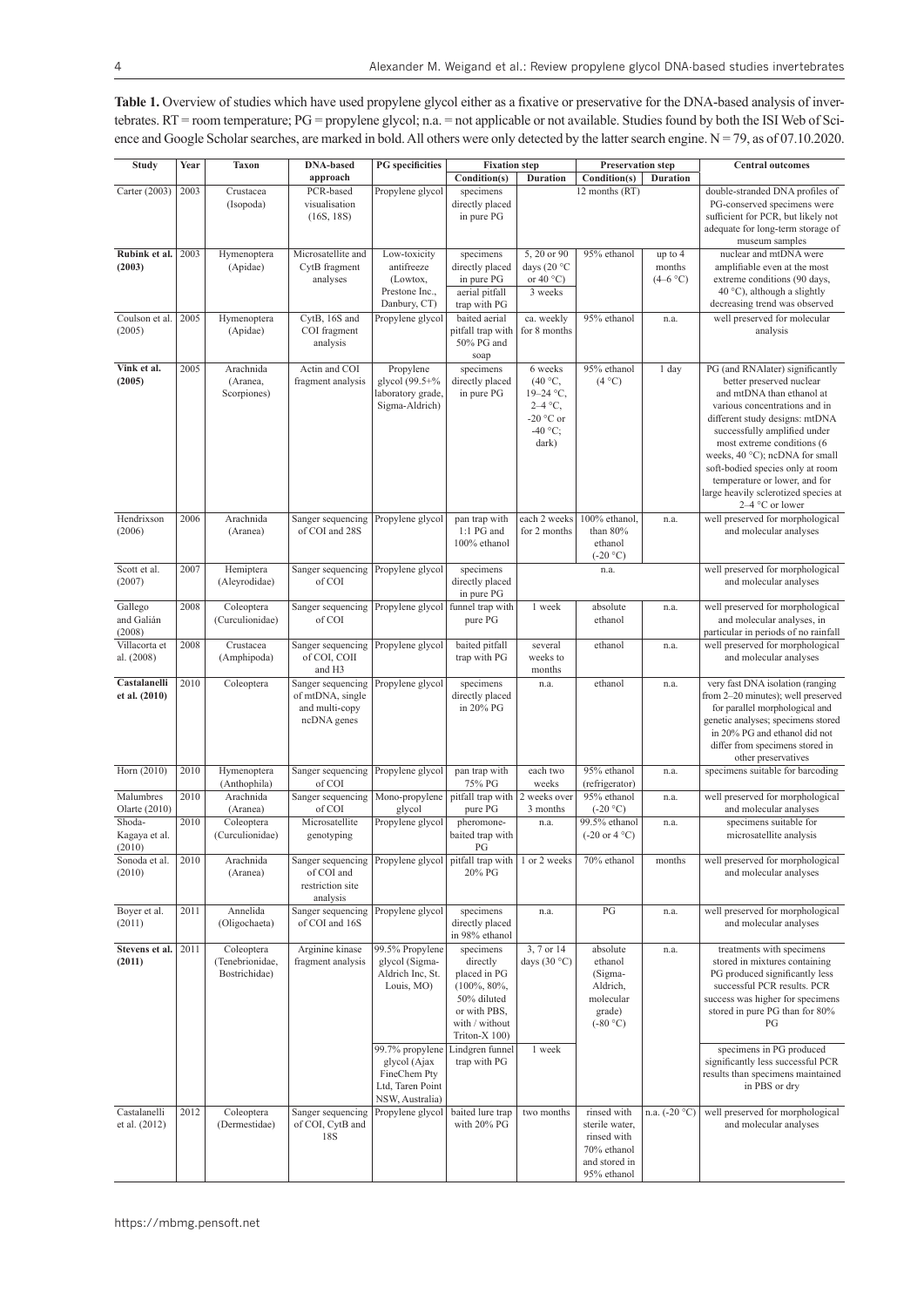| <b>Study</b>                | Year | <b>Taxon</b>                  | <b>DNA-based</b>                                          | <b>PG</b> specificities              | <b>Fixation</b> step               | <b>Preservation step</b>  |                                                                               |                      | <b>Central outcomes</b>                                              |
|-----------------------------|------|-------------------------------|-----------------------------------------------------------|--------------------------------------|------------------------------------|---------------------------|-------------------------------------------------------------------------------|----------------------|----------------------------------------------------------------------|
| Gibson et al.               | 2012 |                               | approach                                                  |                                      | Condition(s)<br>pitfall trap with  | <b>Duration</b><br>1 week | Condition(s)<br>75% ethanol,                                                  | <b>Duration</b>      |                                                                      |
| (2012)                      |      | Coleoptera<br>(Carabidae)     | Sanger sequencing<br>of COI                               | Propylene glycol                     | 66% PG                             |                           | or rinsed in                                                                  | n.a.                 | well preserved for morphological<br>and molecular analyses           |
|                             |      |                               |                                                           |                                      |                                    |                           | water and                                                                     |                      |                                                                      |
|                             |      |                               |                                                           |                                      |                                    |                           | stored in<br>95% ethanol                                                      |                      |                                                                      |
|                             |      |                               |                                                           |                                      |                                    |                           | $(-20 °C)$                                                                    |                      |                                                                      |
| Gruber et al.<br>(2012)     | 2012 | Hymenoptera<br>(Formicidae)   | Sanger sequencing<br>of COI                               | Propylene glycol   pitfall trap with | 33% PG                             | 1 day                     | 95% ethanol<br>(4 °C)                                                         | n.a.                 | well preserved for morphological<br>and molecular analyses           |
| Knee et al.<br>(2012), Knee | 2012 | Arachnida (Acari)             | Sanger sequencing<br>of COI and 28S                       | Propylene glycol   baited Lindgren   | funnel trap                        | $\sim$ 2 weeks            | 95% ethanol<br>$(-20 °C)$                                                     | n.a.                 | well preserved for morphological<br>and molecular analyses           |
| (2012)                      |      |                               |                                                           |                                      | with PG                            |                           |                                                                               |                      |                                                                      |
| Pelletier et al.<br>(2012)  | 2012 | Hemiptera<br>(Aphidae)        | Sanger sequencing<br>of COI                               | Propylene glycol                     | trap with 50%<br>PG with Bitrex    | each 2-3<br>days for 2    | 50% PG<br>(4 °C)                                                              | up to 1 week         | PG concentration checked in<br>the field remained in the range       |
|                             |      |                               |                                                           |                                      | and soap                           | months                    |                                                                               |                      | 40-60%; collected material                                           |
|                             |      |                               |                                                           |                                      |                                    |                           |                                                                               |                      | mostly suitable for morphological<br>analysis, barcoding and RNA     |
|                             |      |                               |                                                           |                                      |                                    |                           |                                                                               |                      | virus detection; although higher                                     |
|                             |      |                               |                                                           |                                      |                                    |                           |                                                                               |                      | concentrations yielded better results                                |
| Renaud et<br>al. (2012),    |      | 2012   Diptera (Muscidae)     | Sanger sequencing<br>of COI                               | Propylene glycol<br>(food quality)   | pan trap with<br>33% PG and        | $3-4$ days                | n.a.                                                                          | n.a.                 | handling of PG was problematic<br>because treated as hazardous       |
| Renaud                      |      |                               |                                                           |                                      | soap                               |                           |                                                                               |                      | waste and forbidden to dispose                                       |
| (2012)                      |      |                               |                                                           |                                      |                                    |                           |                                                                               |                      | in local septic system; specimens<br>suitable for barcoding and      |
|                             |      |                               |                                                           |                                      |                                    |                           |                                                                               |                      | morphological analysis                                               |
| Schutze et al.              | 2012 | Diptera                       | Sanger sequencing                                         | Propylene glycol                     | lure-baited                        | n.a.                      | assumably                                                                     | n.a.                 | easy transport of samples; >90%                                      |
| (2012)                      |      | (Calliphoridae,<br>Fanniidae, | of COI                                                    |                                      | hanging trap<br>with pure PG       |                           | pure PG                                                                       |                      | of specimens morphologically<br>characterised and barcoded           |
|                             |      | Muscidae,                     |                                                           |                                      |                                    |                           |                                                                               |                      |                                                                      |
| Vélez et al.                | 2012 | Tephritidae)                  |                                                           | Propylene glycol                     |                                    |                           | PG, than 96%                                                                  |                      | effective shipping of samples;                                       |
| (2012)                      |      | Myriapoda<br>(Chilopoda)      | Sanger sequencing<br>of COI and 16S                       |                                      | specimens<br>directly              | n.a.                      | ethanol                                                                       | n.a.                 | well preserved for molecular                                         |
|                             |      |                               |                                                           |                                      | placed in 95%                      |                           |                                                                               |                      | analysis                                                             |
|                             |      |                               |                                                           |                                      | or 75-80%<br>ethanol               |                           |                                                                               |                      |                                                                      |
| Ferro and                   | 2013 | Coleoptera                    | Sanger sequencing                                         | Propylene                            | specimens                          | 2 days                    | 20%, 40%,                                                                     | up to 6              | positive PCR or sequencing                                           |
| Park (2013)                 |      | (Carabidae,<br>Staphylinidae) | of COI                                                    | glycol (Neogen<br>Corporation,       | directly placed<br>in 100%         |                           | 60%, 80%<br>and pure PG                                                       | months               | results were obtained in all cases<br>except for 20% PG              |
|                             |      |                               |                                                           | Item No. 79231),                     | ethanol                            |                           | $(21 \degree C)$                                                              |                      |                                                                      |
| Krosch et al.               | 2013 | Diptera                       | Microsatellite                                            | Propylene glycol                     | insecticide-                       |                           | n.a.                                                                          |                      | effective shipping of samples;                                       |
| (2013)                      |      | (Tephritidae)                 | genotyping                                                |                                      | baited hanging<br>trap with PG     |                           |                                                                               |                      | well preserved for morphological<br>and molecular analyses           |
| Moreau et                   | 2013 | Hymenoptera                   | Long-wavelength                                           | 100% food-                           | specimens                          |                           | either remaining in PG for up to 10 months,                                   |                      | PG and ethanol allowed for                                           |
| al. (2013)                  |      | (Formicidae)                  | rhodopsin and COI<br>fragment analysis                    | grade PG                             | directly placed<br>in pure PG      |                           | or transferred into 95% ethanol after 6<br>months $(6+4$ months storage time) |                      | the highest PCR success rates.<br>PG-preserved samples showed        |
|                             |      |                               |                                                           |                                      |                                    |                           |                                                                               |                      | comparatively high DNA                                               |
|                             |      |                               |                                                           |                                      |                                    |                           |                                                                               |                      | concentrations even after 10<br>months                               |
| Sikes and                   | 2013 | Mecoptera                     | Sanger sequencing                                         | Propylene glycol                     | pitfall trap with                  | two weeks                 | 100% ethanol                                                                  | n.a.                 | well preserved for molecular                                         |
| Stockbridge                 |      |                               | of COII                                                   | based antifreeze                     | PG                                 |                           | $(-70F)$                                                                      |                      | analysis                                                             |
| (2013),<br>Stockbridge      |      |                               |                                                           | (Sierra brand)                       |                                    |                           |                                                                               |                      |                                                                      |
| (2013)                      |      |                               |                                                           |                                      |                                    |                           |                                                                               |                      |                                                                      |
| Sim (2013)                  | 2013 | Arachnida<br>(Aranea)         | Sanger sequencing   Propylene glycol  <br>of COI, ITS and |                                      | pitfall and pan<br>trap with 50%   | 3-4 days for<br>2 weeks   | 95% ethanol<br>(4 °C)                                                         | n.a.                 | well preserved for morphological<br>and molecular analyses           |
|                             |      |                               | ND1                                                       |                                      | PG                                 |                           |                                                                               |                      |                                                                      |
| Boykin et al.               | 2014 | Diptera                       | Sanger sequencing                                         | Propylene glycol                     | insecticide-                       | variable                  | 100% ethanol                                                                  | n.a.                 | effective shipping of samples;                                       |
| (2014)                      |      | (Tephritidae)                 | of COI, NAD4-3'.<br>CAD, period, ITS1                     |                                      | baited hanging<br>trap with PG     |                           |                                                                               |                      | well preserved for morphological<br>and molecular analyses           |
|                             |      |                               | and ITS2                                                  |                                      |                                    |                           |                                                                               |                      |                                                                      |
| Endo et al.<br>2014         | 2014 | Coleoptera<br>(Carabidae);    | Sanger sequencing<br>of COI, ITS1 and                     | Propylene glycol                     | pitfall trap with<br>PG:ethanol    | n.a.                      | 100%<br>molecular-                                                            | n.a.                 | well preserved for molecular<br>analysis                             |
|                             |      | Myriapoda;                    | <b>ANT</b>                                                |                                      | (1:1)                              |                           | grade ethanol                                                                 |                      |                                                                      |
|                             |      | Collembola                    |                                                           |                                      |                                    |                           |                                                                               |                      |                                                                      |
| Gómez<br>(2014)             | 2014 | Coleoptera<br>(Carabidae)     | Sanger sequencing<br>of COI, CAD and                      | Propylene glycol                     | pan trap with<br>PG                |                           | n.a.                                                                          |                      | suitable for all molecular<br>investigations; however, higher        |
|                             |      |                               | 28S                                                       |                                      |                                    |                           |                                                                               |                      | amplification success when PG-                                       |
|                             |      |                               |                                                           |                                      |                                    |                           |                                                                               |                      | fixed specimens were dry pinned<br>or transferred to 95% ethanol     |
|                             |      |                               |                                                           |                                      |                                    |                           |                                                                               |                      | within 1-2 weeks                                                     |
| Chinvinijkul                | 2015 | Diptera                       | Sanger sequencing                                         | Propylene glycol                     | specimens                          | n.a.                      | pure PG                                                                       | n.a.                 | effective shipping of samples;                                       |
| et al. (2015)               |      | (Tephritidae)                 | of ITS1                                                   |                                      | directly placed<br>in 95% ethanol  |                           |                                                                               |                      | well preserved for molecular<br>analysis                             |
| Fountain et                 | 2015 | Coleoptera                    | Sanger sequencing                                         | Propylene glycol                     | tarsal clips                       | n.a.                      | 95% ethanol                                                                   | n.a.                 | well preserved for molecular                                         |
| al. (2015)                  |      | (Curculionidae)               | of COI, CytB and<br>ITS <sub>2</sub>                      |                                      | directly placed<br>in PG           |                           | $(-20 °C)$                                                                    |                      | analysis                                                             |
| Haase and                   | 2015 | Gastropoda                    | Sanger sequencing                                         | Propylene glycol                     | specimens                          | n.a.                      | PG, than 96%                                                                  | PG-                  | effective shipping of samples;                                       |
| Zielske                     |      | (Caenogastropoda)             | of COI, 16S and                                           |                                      | directly placed                    |                           | ethanol                                                                       | preservation         | well preserved for morphological                                     |
| (2015)                      |      |                               | ITS <sub>2</sub>                                          |                                      | in 70% ethanol                     |                           |                                                                               | only for<br>shipping | and molecular analyses                                               |
| Höfer et al.                | 2015 | Arachnida                     | Sanger sequencing                                         | Propylene glycol                     | specimens                          | $1, 2$ and                | non-denatured                                                                 | n.a.                 | succesful barcoding under all                                        |
| (2015)                      |      | (Aranea)                      | of COI                                                    | (technical grade,<br>Herrlan-PSM)    | directly placed<br>in pure, 90% or | 4 weeks<br>(refrigerator) | 96% ethanol                                                                   |                      | conditions, but results potentially<br>indicate a negative effect of |
|                             |      |                               |                                                           |                                      | 50% PG                             |                           |                                                                               |                      | water intrusion on PG-preserved                                      |
|                             |      |                               |                                                           |                                      |                                    |                           |                                                                               |                      | specimens                                                            |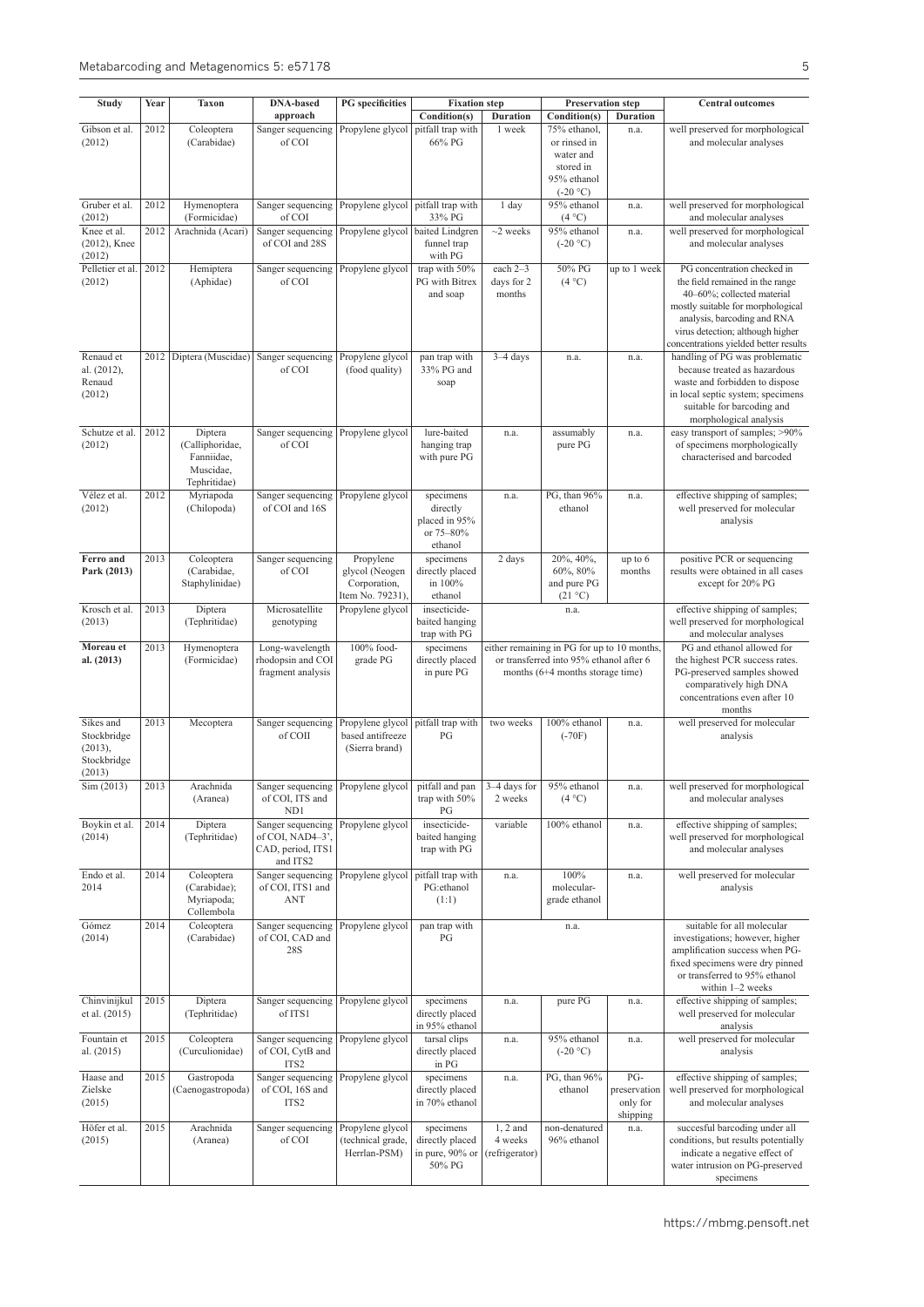| <b>Study</b>                                                    | Year | <b>Taxon</b>                                                          | <b>DNA-based</b>                                                       | <b>PG</b> specificities                                                                       | <b>Fixation step</b>                                                    | <b>Preservation step</b>                         |                                                                               |                                                             | <b>Central outcomes</b>                                                                                                                                                                                                |
|-----------------------------------------------------------------|------|-----------------------------------------------------------------------|------------------------------------------------------------------------|-----------------------------------------------------------------------------------------------|-------------------------------------------------------------------------|--------------------------------------------------|-------------------------------------------------------------------------------|-------------------------------------------------------------|------------------------------------------------------------------------------------------------------------------------------------------------------------------------------------------------------------------------|
|                                                                 |      |                                                                       | approach                                                               |                                                                                               | Condition(s)                                                            | <b>Duration</b>                                  | Condition(s)                                                                  | <b>Duration</b>                                             |                                                                                                                                                                                                                        |
|                                                                 |      |                                                                       |                                                                        |                                                                                               | pitfall trap<br>with PG, 2.5%<br>acetic acid and<br>detergent           | 2 weeks over<br>6 weeks                          | 70-80%<br>ethanol                                                             | n.a.                                                        | traps with PG captured more<br>species (at three sites and for the<br>most abundant families), but PG<br>was not selectively attractive for<br>particular taxa                                                         |
| Leblanc et al.<br>(2015)                                        | 2015 | Diptera<br>(Tephritidae)                                              | Sanger sequencing<br>of COI                                            | Propylene glycol<br>(Better World<br>Manufacturing,<br>Fresno, CA)                            | baited Lindgren<br>funnel trap with<br>25% PG                           | $3-5$ days                                       | 95% ethanol<br>(freezer)                                                      | n.a.                                                        | well preserved for morphological<br>and molecular analyses                                                                                                                                                             |
| Rugman-<br>Jones et al.<br>(2015)                               | 2015 | Coleoptera<br>(Curculionidae)                                         | Sanger sequencing<br>of COI and 28S                                    | Pink marine<br>or recreational<br>vehicle<br>antifreeze (not<br>for automobiles)              | pheromone-<br>baited Lindgren<br>funnel trap<br>with PG                 | weekly or<br>bi-weekly                           | 100% ethanol                                                                  | n.a.                                                        | well preserved for molecular<br>analysis; part of specimens<br>collected in PG-based antifreeze<br>according to official monitoring<br>guidelines (Seybold et al. 2013)                                                |
| Sánchez<br>García et<br>al. (2015),<br>Sánchez<br>García (2015) | 2015 | Coleoptera<br>(Curculionidae)                                         | Sanger sequencing<br>of COI and COII                                   | Propylene glycol                                                                              | ethanol-baited<br>funnal trap<br>with PG                                | n.a.                                             | n.a.                                                                          | n.a.                                                        | well preserved for morphological<br>and molecular analyses                                                                                                                                                             |
| Smith and<br>Cognato<br>(2015)                                  | 2015 | Coleoptera<br>(Curculionidae)                                         | Sanger sequencing<br>of COI and 28S                                    | Propylene glycol                                                                              | Lindgren funnel<br>trap with PG                                         | n.a.                                             | 100% ethanol                                                                  | n.a.                                                        | well preserved for morphological<br>and molecular analyses                                                                                                                                                             |
| <b>Steininger et</b><br>al. (2015)                              | 2015 | Coleoptera<br>(Curculionidae)                                         | Arginine kinase<br>fragment analysis                                   | 99% extra pure<br>PG (Fisher) and<br>low-toxicity<br>antifreeze<br>(Lowtox,<br>Prestone Inc.) | specimens<br>directly placed<br>in pure PG<br>or PG-based<br>antifreeze |                                                  | 2 or 7 days                                                                   |                                                             | very high qPCR success rates, no<br>matter which storage conditions<br>were used                                                                                                                                       |
| Borges et al.<br>(2016)                                         | 2016 | Coleoptera<br>(Zopheridae)                                            | Sanger sequencing<br>of COI, COII,<br>tRNA-Leu gene<br>and $EF1\alpha$ | Propylene glycol                                                                              | pitfall trap with<br>pure PG                                            | n.a.                                             | 100% ethanol<br>or acetone<br>(refrigerator)                                  | n.a.                                                        | well preserved for morphological<br>and molecular analyses                                                                                                                                                             |
| Eigenbrode et<br>al. (2016)                                     | 2016 | Hemiptera<br>(Aphidae)                                                | Microsatellite<br>genotyping                                           | Propylene glycol                                                                              | pan trap with<br>PG                                                     | 2-times a<br>week for few<br>months              | 95% ethanol                                                                   | n.a.                                                        | well preserved for microsatellite<br>analysis                                                                                                                                                                          |
| Liu (2016)                                                      | 2016 | Diptera<br>(Drosophilidae)                                            | Microsatellite<br>genotyping                                           | 100% food-<br>grade propylene<br>glycol                                                       | baited bottle<br>trap with PG                                           | $1-2$ days                                       | 95% ethanol<br>$(-60 °C)$                                                     | n.a.                                                        | well preserved for morphological<br>and microsatellite analyses                                                                                                                                                        |
| Patrick et al.<br>(2016)                                        | 2016 | Diptera<br>(Calliphoridae,<br>Fanniidae,<br>Muscidae,<br>Tephritidae) | High-quality<br>genomic DNA for<br>HTS approaches                      | 99.5% propylene<br>glycol (Sigma-<br>Aldrich)                                                 | specimens<br>directly placed<br>in pure PG                              |                                                  | 1, 8, 13, 14 or 15 days (4 °C or -20 °C)                                      |                                                             | PG, 97-100% ethanol and AL<br>buffer yielded high-quality<br>genomic DNA, whereas RNA-free<br>water, buffer AE and PBS failed.<br>DNA concentration in ethanol<br>was significantly higher at both<br>temperatures     |
|                                                                 |      |                                                                       |                                                                        |                                                                                               | lure-baited<br>modified<br>Steiner trap<br>with PG                      | daily over<br>few weeks                          | living<br>specimens<br>refrigerated<br>than stored<br>in pure PG<br>(chilled) | 20 days,<br>afterwards<br>for max.<br>1 month<br>$(-80 °C)$ | PG storage was chosen due to<br>its higher overall practicability<br>compared to ethanol and<br>RNAlater; specimens were<br>easily transported in airplane and<br>provided high-genomic DNA for<br>subsequent analyses |
| Postlethwaite<br>(2016)                                         | 2016 | Hymenoptera<br>(Anthophila)                                           | Sanger sequencing   Propylene glycol   pitfall trap with  <br>of COI   |                                                                                               | pure PG                                                                 | days to few<br>months                            | PG until<br>pinning                                                           | n.a.                                                        | effective shipping of samples;<br>well preserved for morphological<br>and molecular analyses                                                                                                                           |
| Robideau et<br>al. (2016)                                       | 2016 | Coleoptera<br>(Scolytidae)                                            | Real-time PCR<br>of COI                                                | Propylene glycol                                                                              | Lindgren funnel<br>trap with PG                                         | n.a.                                             | 95% ethanol                                                                   | n.a.                                                        | well preserved for morphological<br>and molecular analyses                                                                                                                                                             |
| Wiseman et<br>al. (2016)                                        | 2016 | Coleoptera<br>(Carabidae)                                             | Sanger sequencing<br>of COI, ITS2, 18S<br>and 28S                      | Propylene glycol                                                                              | pitfall trap with<br>PG                                                 | n.a.                                             | pinned and<br>dried                                                           | n.a.                                                        | well preserved for molecular<br>analysis                                                                                                                                                                               |
| Boontop et<br>al. (2017a),<br>Boontop<br>(2017)                 | 2017 | Diptera<br>(Tephritidae)                                              | Sanger sequencing<br>of COI and<br>microsatellite<br>genotyping        | Propylene glycol                                                                              | specimens<br>directly placed<br>in pure PG                              | until<br>shipping<br>(RT)                        | 95% ethanol<br>$(-20 °C)$                                                     | n.a.                                                        | well preserved for morphological<br>and molecular analyses                                                                                                                                                             |
| Boontop et<br>al. (2017b),<br>Boontop<br>(2017)                 | 2017 | Diptera<br>(Tephritidae)                                              | Sanger sequencing<br>of COI and<br>microsatellite<br>genotyping        | Propylene glycol                                                                              | specimens<br>directly placed<br>in pure PG                              | until<br>shipping<br>(RT)                        | 95% ethanol<br>$(-20 °C)$                                                     | n.a.                                                        | effective shipping of samples;<br>well preserved for morphological<br>and molecular analyses                                                                                                                           |
| Bowser et al.<br>(2017)                                         | 2017 | Arthropod sweep<br>net bulk sample                                    | COI<br>metabarcoding                                                   | Propylene glycol<br>antifreeze (Uni-<br>Gard -100)                                            | specimens<br>directly placed<br>in pure PG                              | n.a. $(-23 °C)$                                  | 100% ethanol,<br>rinsed with<br>PBS prior to<br>extraction                    | 21 days                                                     | effective shipping of samples;<br>well preserved for morphological<br>and genomic analyses                                                                                                                             |
| Cordero et al.<br>(2017)                                        | 2017 | aquatic insects                                                       | Sanger sequencing<br>of COI                                            | Propylene glycol                                                                              | specimens<br>directly placed<br>in 80% PG                               | n.a.                                             | 95% ethanol                                                                   | n.a.                                                        | specimens suitable for barcoding                                                                                                                                                                                       |
| Greenslade et<br>al. (2017)                                     | 2017 | Collembola<br>(Dicyrtomidae)                                          | Sanger sequencing<br>of COI                                            | Mono-propylene<br>glycol<br>(antifreeze)                                                      | baited pitfall<br>trap with PG<br>and soap                              | 2 days                                           | Nesbitt<br>solution                                                           | over night                                                  | well preserved for morphological<br>and molecular analyses                                                                                                                                                             |
| Hoekman et<br>al. (2017)                                        | 2017 | Coleoptera<br>(Carabidae)                                             | Sanger sequencing<br>of COI                                            | Propylene glycol                                                                              | pitfall trap with<br>50% PG                                             | each 2 weeks<br>over entire<br>growing<br>season | 95% ethanol,<br>renewed after<br>24 h                                         | up to several<br>months                                     | specimens highly suitable for<br>morphological and genetic<br>identification                                                                                                                                           |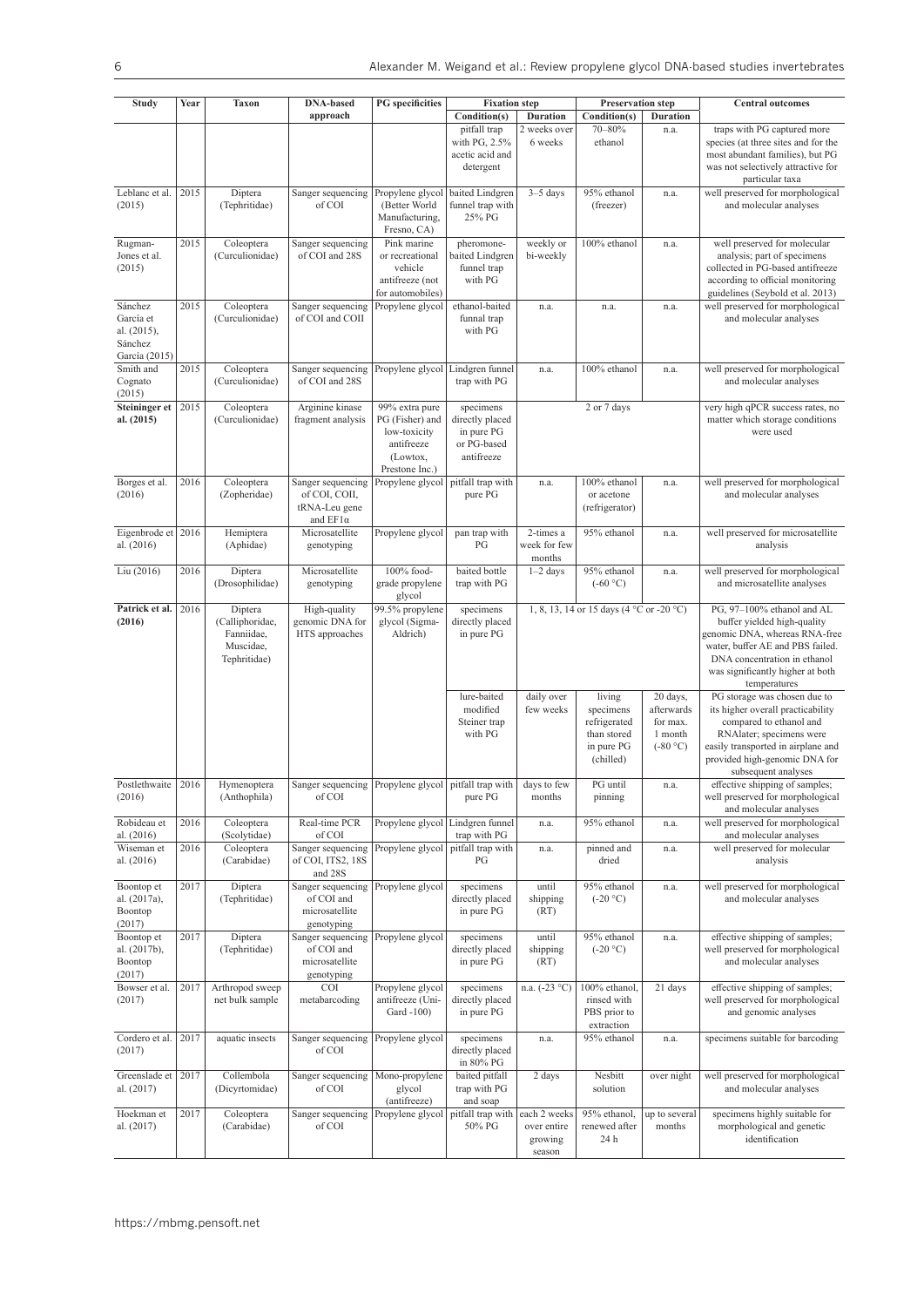| Study                                          | Year | Taxon                                        | <b>DNA-based</b>                                          | <b>PG</b> specificities                    | <b>Fixation</b> step                                                                                                                                |                                  | <b>Preservation step</b>                                                           |                         | <b>Central outcomes</b>                                                                                                                                                                                                                                                                   |
|------------------------------------------------|------|----------------------------------------------|-----------------------------------------------------------|--------------------------------------------|-----------------------------------------------------------------------------------------------------------------------------------------------------|----------------------------------|------------------------------------------------------------------------------------|-------------------------|-------------------------------------------------------------------------------------------------------------------------------------------------------------------------------------------------------------------------------------------------------------------------------------------|
|                                                |      |                                              | approach                                                  |                                            | Condition(s)                                                                                                                                        | <b>Duration</b>                  | Condition(s)                                                                       | Duration                |                                                                                                                                                                                                                                                                                           |
| Langer et al.                                  | 2017 | Diptera                                      | Sanger sequencing                                         | nontoxic                                   | baited bottle                                                                                                                                       | n.a.                             | 80% ethanol                                                                        | n.a.                    | well preserved for morphological                                                                                                                                                                                                                                                          |
| (2017)                                         |      | (Calliphoridae)                              | of COI                                                    | recreational<br>vehicle                    | trap with PG                                                                                                                                        |                                  |                                                                                    |                         | and molecular analyses                                                                                                                                                                                                                                                                    |
|                                                |      |                                              |                                                           | antifreeze                                 |                                                                                                                                                     |                                  |                                                                                    |                         |                                                                                                                                                                                                                                                                                           |
| Lefort et al.<br>(2017)                        | 2017 | Hemiptera<br>(Aphidae)                       | <b>COI</b><br>metabarcoding                               | Propylene glycol                           | specimens<br>directly placed                                                                                                                        | n.a.                             | n.a. $(-80 °C)$                                                                    | n.a.                    | effective transport of samples;<br>DNA suitable for high-throughput                                                                                                                                                                                                                       |
| Perry et al.                                   | 2017 | Lepidoptera                                  | SNP assay (RAD-                                           | Propylene glycol                           | in pure PG<br>specimens                                                                                                                             |                                  | n.a. $(-20 °C)$                                                                    |                         | sequencing applications<br>DNA suitable for population                                                                                                                                                                                                                                    |
| (2017)                                         |      | (Plutellidae)                                | Seq)                                                      | (USP grade)                                | directly placed<br>in pure PG                                                                                                                       |                                  |                                                                                    |                         | genomic SNP analysis                                                                                                                                                                                                                                                                      |
| Ulyshen et al.                                 | 2017 | Coleoptera                                   | Sanger sequencing                                         | Propylene glycol                           | baited flight                                                                                                                                       | each 2                           | n.a.                                                                               | n.a.                    | specimens well preserved for                                                                                                                                                                                                                                                              |
| (2017)                                         |      | (Lucanidae)                                  | of COI                                                    |                                            | intercept trap<br>with PG                                                                                                                           | weeks over 6<br>months           |                                                                                    |                         | barcoding                                                                                                                                                                                                                                                                                 |
| Daglish et al.<br>(2018)                       | 2018 | Coleoptera<br>(Bostrichidae)                 | PCR-based<br>resistance marker<br>screening $(rph2)$      | Propylene glycol                           | lure-baited<br>Lindgren funnel<br>trap with PG                                                                                                      | n.a.                             | n.a.                                                                               | n.a.                    | genomic DNA suitable for mass<br>screening of resistance marker                                                                                                                                                                                                                           |
| Grando et al.<br>(2018)                        | 2018 | Hymenoptera<br>(Anthophila)                  | Sanger sequencing<br>of COI                               | Propylene glycol                           | Vane trap with<br>PG                                                                                                                                | n.a.                             | 70% ethanol                                                                        | few months<br>(10 °C)   | well preserved for morphological<br>and molecular analyses                                                                                                                                                                                                                                |
| Gregoire<br>Taillefer and<br>Wheeler<br>(2018) | 2018 | Diptera                                      | Sanger sequencing<br>of COI                               | Propylene glycol                           | pan trap with<br>50% PG and<br>soap                                                                                                                 | $7-8$ days                       | 95% ethanol<br>or air-dried<br>or ethyl<br>acetate or<br>hexamethyl-<br>disilazane | n.a.                    | well preserved for morphological<br>and molecular analyses                                                                                                                                                                                                                                |
| Ide et al.                                     | 2018 | Hymenoptera                                  | LAMP (loop-                                               | Propylene glycol                           | baited pan trap                                                                                                                                     | 3 <sub>h</sub>                   | washed in                                                                          | n.a.                    | well preserved for molecular                                                                                                                                                                                                                                                              |
| (2018)                                         |      | (Formicidae)                                 | mediated<br>isothermal<br>amplification)<br>assay         |                                            | with pure PG                                                                                                                                        |                                  | 99.5% ethanol.<br>air-dried (RT)                                                   |                         | analysis                                                                                                                                                                                                                                                                                  |
| Muturi et al.<br>(2018)                        | 2018 | Diptera (Culicidae;<br>gut content)          | Sanger sequencing<br>of COI and 16S<br>metabarcoding      | Propylene glycol                           | suction trap<br>with 50% PG                                                                                                                         | weekly<br>from May to<br>October | 95% ethanol<br>$(-20 °C)$                                                          | n.a.                    | specimens well preserved for<br>barcoding and microbial gut<br>content analysis                                                                                                                                                                                                           |
| Angelella et<br>al. (2019)                     | 2019 | Hemiptera<br>(Aphidae)                       | SNP assay                                                 | Propylene glycol                           | pitfall trap with<br>25% PG                                                                                                                         | weekly for<br>14 weeks           | undiluted<br>ethanol<br>$(-80 °C)$                                                 | n.a.                    | DNA suitable for population<br>genomic SNP analysis                                                                                                                                                                                                                                       |
| Bowser et al.                                  | 2019 | Arthropod sweep                              | <b>COI</b>                                                | Propylene glycol                           | specimens                                                                                                                                           | n.a. $(-23 °C)$                  | 100% ethanol,                                                                      | 1 week                  | well preserved for genomic                                                                                                                                                                                                                                                                |
| (2019)                                         |      | net bulk sample                              | metabarcoding                                             | antifreeze (Uni-<br>Gard -100)             | directly placed<br>in pure PG                                                                                                                       |                                  | rinsed with<br>PBS prior to<br>extraction                                          |                         | analysis                                                                                                                                                                                                                                                                                  |
| DiGirolomo<br>et al. (2019)                    | 2019 | Coleoptera<br>(Buprestidae)                  | Sanger sequencing<br>of COI                               | Propylene glycol                           | barrel with<br>baited<br>collection cups<br>with PG                                                                                                 | several<br>months                | n.a.                                                                               | n.a.                    | specimens well preserved for<br>morphological analysis, but<br>barcoding was only partly<br>successfull                                                                                                                                                                                   |
| Jusino et al.<br>(2019)                        | 2019 | Arthropod pitfall<br>trap bulk sample        | <b>COI</b><br>metabarcoding                               | Propylene glycol pitfall trap with         | pure PG                                                                                                                                             | $2-3$ days                       | 100% ethanol<br>$(RT, -20 °C)$                                                     | n.a.                    | well preserved for morphological<br>and genomic analyses                                                                                                                                                                                                                                  |
| Krosch et al.<br>(2019)                        | 2019 | Diptera<br>(Tephritidae)                     | Sanger sequencing<br>of COI and COII                      | Propylene glycol                           | specimens<br>directly placed<br>in pure PG                                                                                                          |                                  | n.a. (RT)                                                                          |                         | effective shipping of samples;<br>well preserved for morphological<br>and molecular analyses                                                                                                                                                                                              |
| Landi et al.<br>(2019)                         | 2019 | Coleoptera<br>(Curculionidae)                | Sanger sequencing<br>of COI                               | Propylene glycol                           | ethanol-baited<br>Lindgren funnel<br>trap with PG                                                                                                   | n.a. (Nov-<br>Feb)               | n.a.                                                                               | n.a.                    | well preserved for morphological<br>and molecular analyses                                                                                                                                                                                                                                |
| Lienhard<br>and Schäffer<br>(2019)             | 2019 | Arachnida (Acari)                            | PCR-based<br>visualisation                                | Propylene glycol                           | specimens<br>directly placed<br>in pure PG                                                                                                          | several<br>weeks                 | absolute<br>ethanol                                                                | 1 day                   | results for DNA quality and<br>quantity of PG-conserved<br>specimens similar to ethanol-<br>conserved specimens                                                                                                                                                                           |
| Nakahama<br>et al. (2019)                      | 2019 | Orthoptera<br>(Gryllidae)                    | PCR-based<br>visualisation (COI)                          | Propylene glycol                           | exposure to<br>ethyl acetate<br>vapour,<br>followed by<br>dehydration in<br>99.5% ethanol<br>-30 $\degree$ C and<br>dehydration in<br>99.5% ethanol | 1 h and 24 h<br>both 24 h        | 99% PG                                                                             | 1, 6 and 12<br>months   | all replicates with PG-preserved<br>$(n = 12)$ were successfully<br>amplified for all timepoints and<br>three different fragment sizes                                                                                                                                                    |
|                                                |      |                                              |                                                           |                                            | -30 $\degree$ C                                                                                                                                     | 24 h                             |                                                                                    |                         |                                                                                                                                                                                                                                                                                           |
| Ramírez et al.<br>(2019)                       | 2019 | Arachnida<br>(Aranea)                        | Sanger sequencing<br>of COI, 12S, 16S,<br>H3, 18S and 28S | Propylene<br>glycol (Sierra<br>antifreeze) | pitfall trap with<br>PG                                                                                                                             | $~10$ days                       | 95% ethanol<br>for transport;<br>100% ethanol<br>storage                           | n.a.                    | well preserved for morphological<br>and molecular analyses, although<br>heavy rainfall diluted PG in traps<br>and has led to sediment wash-in                                                                                                                                             |
| Taillefer and<br>Wheeler<br>(2019)             | 2019 | Diptera (diverse<br>Schizophora<br>families) | Sanger sequencing<br>of COI                               | Propylene glycol                           | pitfall trap with<br>50% PG, drop<br>of detergent                                                                                                   | $6 - 8$ days                     | 95% ethanol                                                                        | n.a.                    | well preserved for morphological<br>and molecular analyses                                                                                                                                                                                                                                |
| Ballare et al.<br>(2020)                       | 2020 | Hymenoptera<br>(Anthophila)                  | ddRAD<br>sequencing                                       | Propylene glycol                           | Vane trap<br>with PG,<br>amongst other<br>treatments (e.g.<br>pan trapping<br>with soapy<br>water; netted<br>specimens<br>placed in<br>ethanol)     | 5 days                           | 100% ethanol                                                                       | n.a. (until<br>pinning) | all treatments produced a large<br>number of high-quality loci<br>$(>4,000, \sim20)$ . In comparison,<br>the two PG-preserved species<br>showed average DNA<br>concentrations, but higher than<br>average mean locus depths and<br>lower than average mean numbers<br>of polymorphic loci |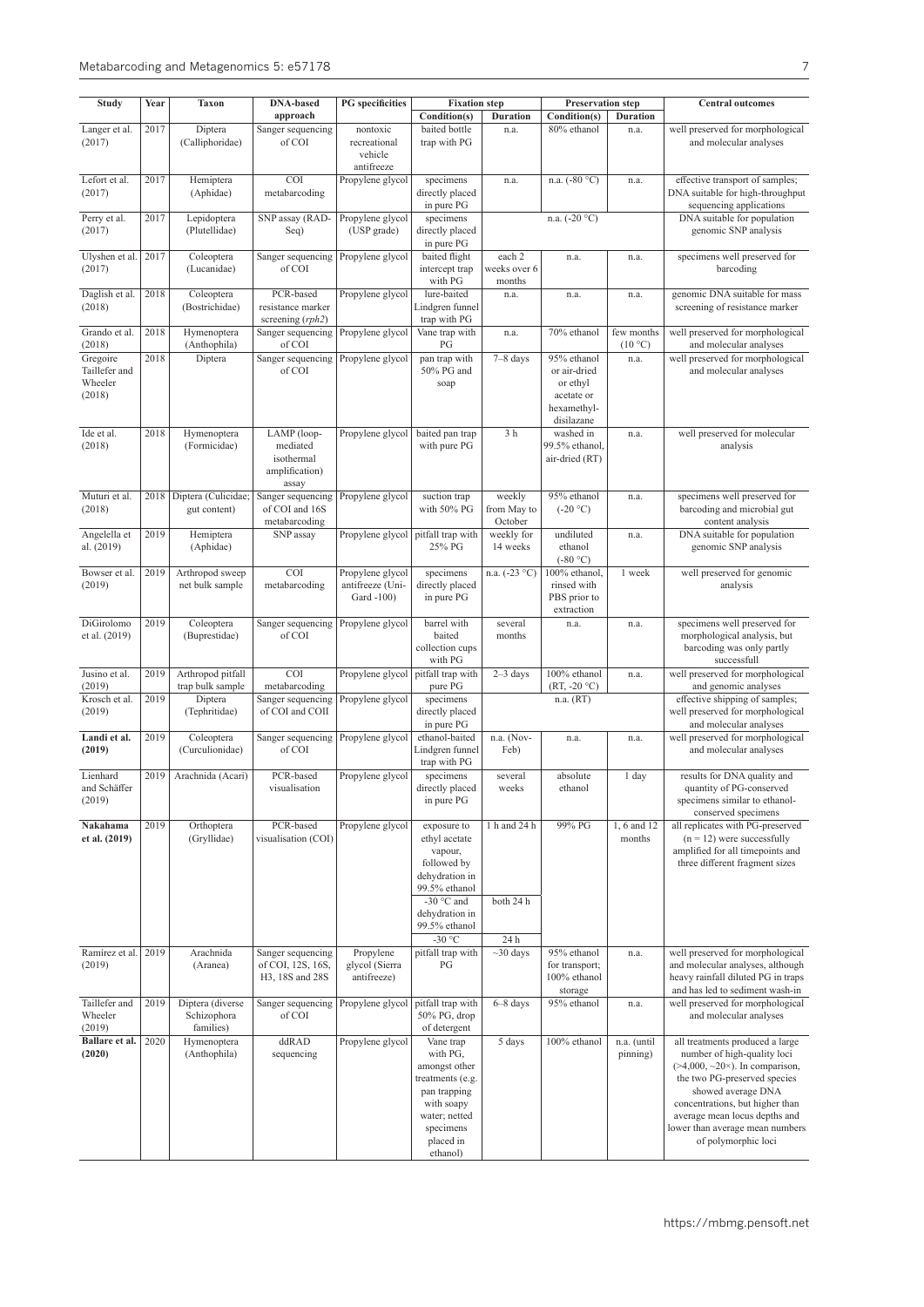| Study                     | Year | <b>Taxon</b>                                | <b>DNA-based</b>                 | <b>PG</b> specificities                                                           | <b>Fixation</b> step                                                                                                                                |                              | <b>Preservation step</b>       |                 | <b>Central outcomes</b>                                                                                                                                                                                                                                                               |
|---------------------------|------|---------------------------------------------|----------------------------------|-----------------------------------------------------------------------------------|-----------------------------------------------------------------------------------------------------------------------------------------------------|------------------------------|--------------------------------|-----------------|---------------------------------------------------------------------------------------------------------------------------------------------------------------------------------------------------------------------------------------------------------------------------------------|
|                           |      |                                             | approach                         |                                                                                   | Condition(s)                                                                                                                                        | <b>Duration</b>              | Condition(s)                   | <b>Duration</b> |                                                                                                                                                                                                                                                                                       |
| Krosch et al.<br>(2020)   | 2020 | Diptera<br>(Tephritidae)                    | Sanger sequencing<br>of COI      | Propylene glycol                                                                  | specimens<br>directly placed<br>in pure PG                                                                                                          |                              | n.a. (RT)                      |                 | effective shipping of samples;<br>suitable for DNA barcoding                                                                                                                                                                                                                          |
| Liu et al.<br>(2020)      | 2020 | Coleoptera<br>(diverse)                     | COI and 16S<br>metabarcoding     | 100% food-<br>grade propylene<br>glycol                                           | pitfall trap with<br>pure PG                                                                                                                        | 30 days                      | 95% ethanol                    | n.a. $(-20 °C)$ | well preserved for morphological<br>and molecular analyses                                                                                                                                                                                                                            |
| Mitchell et al.<br>(2020) | 2020 | Coleoptera<br>(Scarabaeidae)                | Sanger sequencing<br>of COI      | Propylene glycol                                                                  | flight intercept<br>trap with<br>PG:water mix                                                                                                       | n.a.                         | ethanol (after<br>$2-4$ weeks) | n.a.            | well preserved for morphological<br>and molecular analyses                                                                                                                                                                                                                            |
| Moricca et al.<br>(2020)  | 2020 | Coleoptera<br>(Curculionidae)               | Sanger sequencing<br>of COI      | Propylene glycol                                                                  | lured Lindgren<br>funnel trap with<br>30% PG                                                                                                        | 15 days                      | 96% ethanol                    | n.a.            | well preserved for morphological<br>and molecular analyses, as well<br>as for molecular screening of<br>phytopathogenic fungi                                                                                                                                                         |
| Nakamura<br>et al. (2020) | 2020 | Hymenoptera,<br>Diptera,<br>Coleoptera      | PCR-based<br>visualisation (COI) | Propylene glycol                                                                  | specimens<br>directly placed<br>in 98% PG                                                                                                           | 2 weeks to 205/215 days (RT) |                                |                 | all, respectively, 96% of PG-<br>preserved specimens produced<br>PCR bands after 2 weeks and 6<br>months for two primer pairs and<br>the DNeasy Blood and Tissue<br>kit; performance was better than<br>for 99.5% ethanol; PrepMan<br>Ultra kit performance was less<br>sophisticated |
| Robinson et<br>al. (2020) | 2020 | benthic<br>macroinvertebrate<br>bulk sample | <b>COI</b><br>metabarcoding      | Absolute Zëro<br><b>RV</b> Waterline<br>Antifreeze<br>(Recochem,<br>Montreal, QC) | PG added to<br>homogenized<br>mock<br>communities;<br>or samples<br>fixed in PG<br>and than<br>homogenized<br>(ratio 1:3)<br>fixative to<br>sample) |                              | 3 days (RT)                    |                 | evaporation step prior to DNA<br>extraction was ommitted as<br>PG does not inhibit PCR;<br>communities are highly similar<br>and even showed higher<br>proportion of arthropod reads<br>and higher richness than samples<br>conserved with >99% lab grade<br>ethanol                  |

not to be underestimated amount of water and other compounds (Nagy 2010; Goetze and Jungbluth 2013; Borges et al. 2016), but chemical interactions and their effects on medium- to long-term DNA integrity are largely unknown. In addition to high temperatures, water dilution of PG in principle leads to a generally lower DNA integrity (Stevens et al. 2011; Höfer et al. 2015; Patrick et al. 2016; Nakamura et al. 2020), since water can lead to the hydrolysis of nucleic acids. Since most reviewed studies did not indicate the nature of the propylene glycol used, or field and storage temperatures, it was difficult to compare study outcomes. Nevertheless, in several studies, PG was used in the range of 20–80% as a trapping agent and traps deployed for a duration of 1–2 weeks. Specimens collected and fixed under these conditions were still sufficiently preserved for DNA analysis (Coulson et al. 2005; Sonoda et al. 2010; Hoekman et al. 2017; Angelella et al. 2019). In one of the most extreme cases, samples were fixed for 1 month in pitfall traps containing PG-antifreeze. The traps further experienced heavy rainfall and sediment wash-in. Nevertheless, Ramírez et al. (2019) successfully amplified six marker genes for the spider family under investigation and were able to morphologically investigate the specimens at hand.

Propylene glycol is in accordance with the Dangerous Goods Regulations of The International Air Transport Association (IATA). This means that PG-fixed samples are suitable for direct shipping and do not have to be transferred to another chemical agent on the spot. This characteristic was especially important for studies in remote areas (e.g. Schutze et al. 2012; Haase and Zielske 2015; Patrick et al. 2016; Bagnall 2016; Boontop et al. 2017a). In addition, it was seen as advantageous that PG can be relatively easily and cheaply obtained as an antifreeze in many parts of the

world – a fact that does not always apply to absolute ethanol. As a major drawback, however, PG-based antifreezes might be regarded as special waste. As such, it can be prohibited to introduce them into local septic systems and the natural ground or to dispose them as domestic waste (Thomas 2008; Renaud 2012). Some national programmes might even prohibit the general use of antifreezes, as they can come along with additives such as lubricants, buffers, corrosion inhibitors and anti-foaming agents, whose impacts on natural environments are often not totally understood – or are considered carcinogenic (e.g. Tolytriazole, see Thomas 2008). Yet, much of the concern and regional bans relate to ethylene glycol-based antifreezes, which are toxic to humans and impose environmental risks. Readily available food-grade PG-based formulations such as from swimming pool or recreational vehicle antifreezes are generally regarded as safe (GRAS) material. They metabolize to lactic acid or substances of the Krebs cycle, which are natural metabolic products in the environment (Thomas 2008; Skvarla et al. 2014). Nevertheless, the waste-disposal issue imposed by using antifreeze fixatives (as it is true for larger quantities of ethanol as well) should be understood beforehand and appropriate measures taken.

Another relevant aspect refers to a potential catch bias caused by the fixative. Although Schmidt et al. (2006) have not integrated PG in their test, they showed that capture efficiencies of commonly used fixatives in pitfall trapping of spiders and carabids can greatly vary. Adding to this, Weeks Jr & McIntyre (1997), Calixto et al. (2007) and McCravy and Willand (2007) demonstrated that PG might not only affect the size of the sample but also its taxonomic composition. Höfer et al. (2015) reported that pitfall traps deployed with PG captured significantly more spider species, but were not selectively attractive for par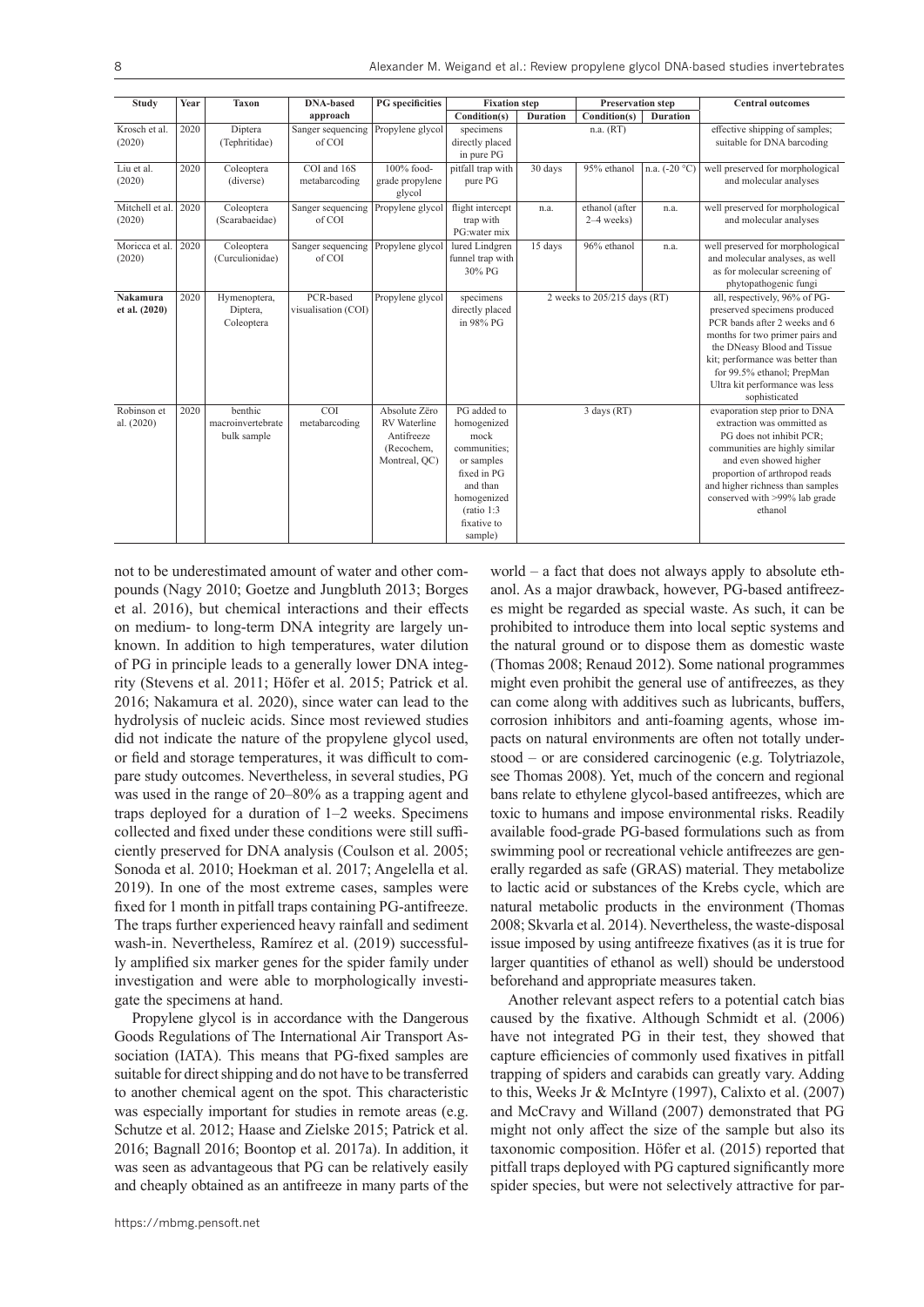ticular taxa. Nor was the pattern consistent across all sampling sites. Reliable reference data for PG capture rates still seem to be too small to make valid statements, but the community should be aware that such a taxonomic bias could exist. Additionally, mammals can be attracted by the use of PG, disturbing pitfall traps and biasing sampling designs (e.g. Aristophanous 2010 and own observations).

#### **Application of propylene glycol as a preservative**

Propylene glycol was only occasionally used as a medium-term preservative or storage medium. After PG fixation, most samples were stored in ≥95% ethanol until DNA extraction or PG-fixed samples directly analysed within a few days when retrieved from the field. Nevertheless, Nakamura et al. (2020) highlighted the potential use of PG as a chemical agent that can be applied from trapping to storage and for various taxonomic groups, so that hands-on times can be shortened as well as labour and equipment costs reduced (i.e. no specimen picking, circumventing transfer into another solution and container). The authors compared the COI-amplification rates of dipterans, hymenopterans and coleopterans preserved in 98% PG and 99.5% ethanol over a period of 2 weeks to >6 months at room temperature, concluding that DNA might be more long-term stable in PG than in ethanol. On the contrary, Patrick et al. (2016) tested various storage agents (including 99.5% PG and 97–100% ethanol) applicable in remote areas on three dipteran species under different temperatures. Although the experiment ended after 15 days, their results suggest that keeping PG fixed samples as cold as possible (e.g. packed in ice-filled boxes from hotel bars) is important to ensure short- to mid-term DNA integrity.

If we adopt the results to common practices of sample storage, it tells us that PG-preserved samples should preferably be stored cool and dark just like ethanol-preserved samples. Yet, DNA quality and quantity of long-term stored, chilled PG-preserved samples should be investigated in further detail.

### **Application of propylene glycol in HTS studies**

Sufficiently high DNA quantities and DNA qualities are prerequisites in HTS studies. Lienhard and Schäffer (2019) evaluated DNA quality and quantity of ethanoland PG-preserved oribatid mite species (<1 mm, preserved for several weeks), originating from seven DNA isolation methods suitable for high-throughput DNA sequencing. Although some study parameters had a significant effect on DNA quantity and quality, results for specimens preserved in PG or absolute ethanol generally suggest a high comparability. Similarly, Carter (2003) investigated the molecular weight spectra of double-stranded DNA (dsDNA) for specimens of the Rough Woodlouse *Porcellio scaber* preserved in PG, ethanol, ethyl acetate and 2-ethoxy ethanol for 12 months at room temperature. Ethanol- and cryo-preserved specimens provided the best quality and highest concentration of high molecular weight dsDNA for the investigated time period (with a

remarkable drop after 24 months for ethanol). Yet, DNA quality (in terms of degradation) and DNA quantity (in terms of concentration) of specimens stored in PG were decreased, especially for longer fragments (>5 kbp).

However, specimens were stored at room temperature, which showed a strong degradation effect in Patrick et al. (2016) compared to samples which were kept cool.

Systematic studies analysing the impact of PG fixation and preservation in the context of HTS are widely lacking. Still, first case studies indicate a high applicability of PG fixation for short read amplicon sequencing (metabarcoding; Bowser et al. 2017, 2019; Lefort et al. 2017; Jusino et al. 2019; Liu et al. 2020; Robinson et al. 2020). In particular Robinson et al. (2020) tested the effect of PG antifreeze fixation of homogenised mock communities and benthic bulk samples. Their COI metabarcoding results indicate a generally high comparability of communities from ethanol and PG fixed samples. The latter even produced a higher proportion of arthropod reads and a higher richness of exact sequence variants (ESVs) when compared to ethanol samples.

Besides studies on short read amplicon sequencing, the applicability of PG was shown for short read reduced representation methods (RAD-sequencing; Perry et al. 2017; Angelella et al. 2019; Ballare et al. 2020). In particular, Ballare et al. (2020) conducted a comparative setting testing the impact of different field sample methods for SNP detection in wild bees, including PG-filled Vane traps. While a suitable DNA concentration and high locus depth were found for PG-fixed specimens, the number of loci recovered was comparatively low. Still, the two targeted wild bee species on average possessed more than 10,000 loci with a mean locus depth of >70. One potential cause for the lower than average mean number of polymorphic loci might be an incomplete PG evaporation, leading to an insufficient ethanol preservation prior to pinning. Alternatively, PG-stored samples were kept at room temperature, whereas other samples which showed higher numbers of polymorphic loci were stored at -20 °C.

To the best of our knowledge, no study used PG-fixed or -preserved specimens for invertebrate genome sequencing. Our assumption, however, would be that if samples are fixed and stored under optimal conditions, genome sequencing based on short read lengths should be possible. However, how ultra-long sequencing (e.g. Nanopore) will be affected by potential DNA degradation effects of PG remains unclear and should be explicitly addressed.

### **Integrative use cases of propylene glycol-conserved invertebrate samples**

Besides the possibility to perform DNA-based analyses (e.g. microsatellite fingerprinting, DNA barcoding, metabarcoding and RAD-seq) directly on the invertebrates trapped or stored in PG, the samples seem suitable for a variety of research designs. Firstly, it has to be highlighted that PG-conserved specimens demonstrate a reduced shrinkage effect and specimens often remain appropriately conserved for morphological examina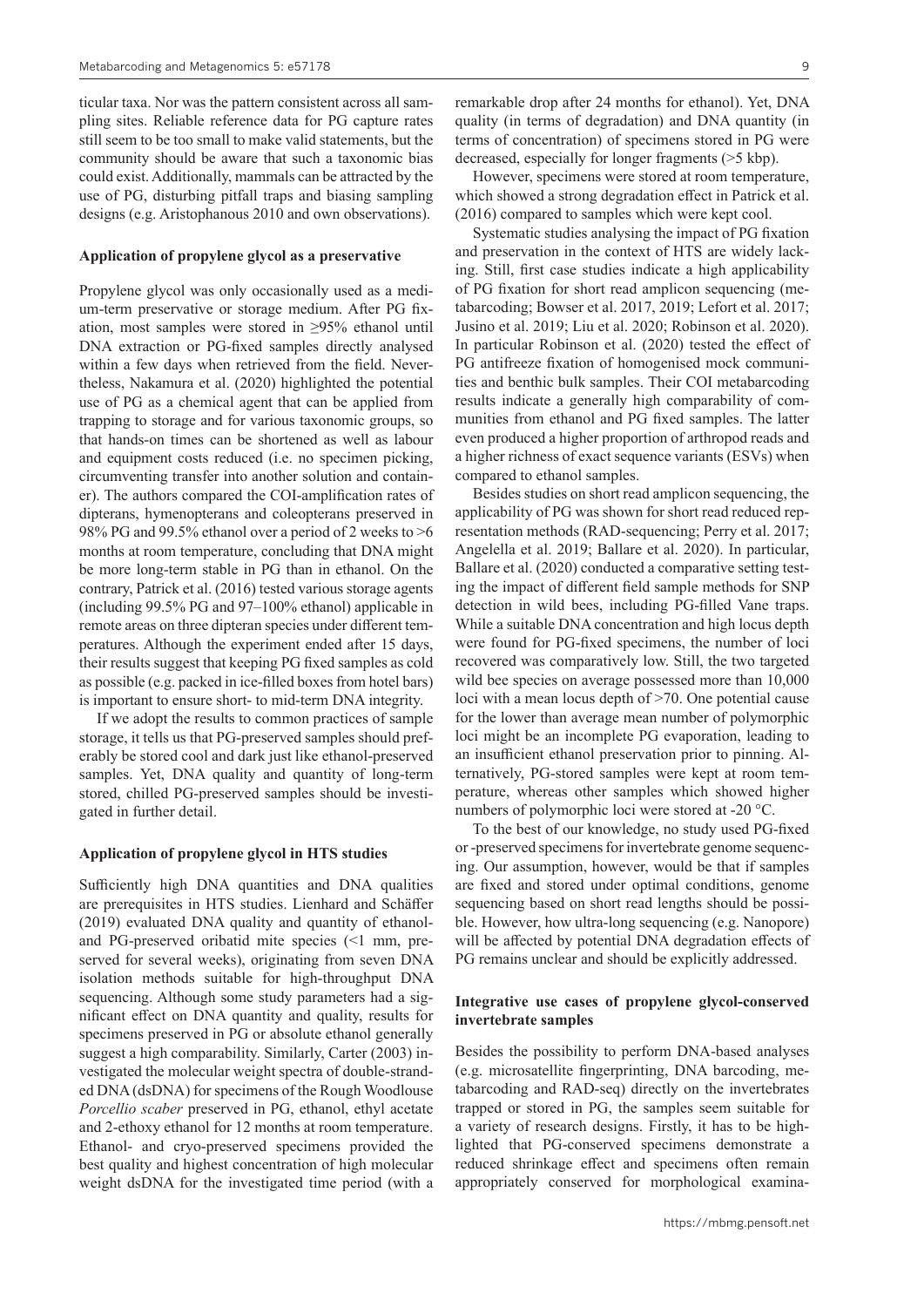tions (Thomas 2008). More so, PG can be even added to ethanol-preserved specimens to retain flexibility and to reduce shrinkage effects without compromising DNA integrity and storage conditions (Boaze and Waller 1992; Carter 2003), e.g. for improving morphological determinability and dissection conditions (Karanovic et al. 2012, 2016; Martin 2016; Perina et al. 2018; Herrera Russert 2019). This 'relaxation' property of PG was exploited by several studies examining DNA markers and morphology of the very same specimens (Villacorta et al. 2008; Krosch et al. 2013; Boontop et al. 2017b; Gregoire Taillefer and Wheeler 2018; Grando et al. 2018). Furthermore, PG-conserved invertebrate samples were highly suitable for related integrative study designs, which are becoming increasingly popular in modern biodiversity studies. As such, Hu et al. (2017) investigated insect-associated microbiota by 16S rRNA amplicon sequencing of ants, Tremblay et al. (2018, 2019) screened phytopathogenic fungal propagules captured in insect traps via metagenomics, and Lynggaard et al. (2019) analysed bulk arthropod Malaise trap samples to detect vertebrates via 12S and 16S DNA metabarcoding. Molecular gut content analyses of PG-fixed invertebrate samples were e.g. performed for mosquitos (Muturi et al. 2018), fruit flies (Diepenbrock et al. 2018), carrion-feeding flies (Bagnall 2016) and diverse predatory groups (Murtiningsih 2014; Mabin et al. 2020). Endoparasites were investigated by e.g. Sokolova et al. (2010; microsporidians in booklice), Looney et al. (2012; horsehair worms in carabids and crickets), Barratt et al. (2012; braconid parasitoids in weevils) and Hartshorn et al. (2016; nematodes in wood wasps). Nie et al. (2011) detected the Potato virus Y from PG-fixed aphids via reverse transcription PCR. Finally, an addition of PG to pheromone/food traps might extend the lifetime of kairomones (Faleiro et al. 2016). Propylene glycol fixation of samples thus seems to be promising for a variety of integrative study designs.

### **Conclusions**

There is currently only limited scientific literature on the use of PG for DNA-based analyses of invertebrates available, and even less so in the context of HTS. However, the investigated studies indicate that PG can be a versatile and worthwhile alternative for sample fixation (and potentially preservation) of various organism groups and in a range of methodological setups. Yet, generally valid statements about fixatives and preservatives are difficult to make (Nagy 2010; Short et al. 2018), and can be biased by comparing agents with contrasting water conditions affecting DNA integrity (see Nakamura et al. 2020), varying field vs. laboratory humidity conditions (due to the hygroscopic nature of PG) and storage temperatures or by confusing chemicals (e.g. Vaudo et al. 2018).

Future studies which plan the application of PG should critically scrutinize their trapping, specimen and storage conditions. For how many days are traps deployed? How

will humidity, precipitation, UV exposure and temperature conditions in the sampling area affect the fixative? Do the targeted organisms allow for an easy tissue penetration by the fixative (e.g. soft-bodied vs. sclerotinised specimens)? Can PG reduce hands-on times and yet overall costs (e.g. no sample transfer for shipping; no evaporation prior to DNA isolation) (see e.g. Robinson et al. 2020)? In many cases, and in particular for new largescale DNA-based monitoring programmes, one should not simply go by tradition but perform environment- and target group-specific tests and cost calculations before deciding upon the most suitable fixative.

## **Acknowledgements**

The work is part of the EU COST Action CA15219 ("DN-Aqua-Net"). It was financially supported by the German Research Foundation (grant WE 6055/1-1) and the Bauer and Stemmler foundations program "FORSCHUNGSGEIST! Next Generation Sequencing in der Oekosystemforschung".

# **References**

- Angelella GM, Michel AP, Kaplan I (2019) Using host-associated differentiation to track source population and dispersal distance among insect vectors of plant pathogens. Evolutionary Applications 12(4): 692–704.<https://doi.org/10.1111/eva.12733>
- Aristophanous M (2010) Does your preservative preserve? A comparison of the efficacy of some pitfall trap solutions in preserving the internal reproductive organs of dung beetles. ZooKeys 34: 1–16. <https://doi.org/10.3897/zookeys.34.215>
- Aylagas E, Borja Á, Irigoien X, Rodríguez-Ezpeleta N (2016) Benchmarking DNA metabarcoding for biodiversity-based monitoring and assessment. Frontiers in Marine Science 3: e96. [https://doi.](https://doi.org/10.3389/fmars.2016.00096) [org/10.3389/fmars.2016.00096](https://doi.org/10.3389/fmars.2016.00096)
- Bagnall AJ (2016) The use of iDNA in detecting elusive mammals: a case study on the Indonesian Island of Seram. MSc thesis, Clinical Veterinary Sciences, The University of Edinburgh, Edinburgh, 91 pp.
- Bank HL, Brockbank KG (1987) Basic principles of cryobiology. Journal of cardiac surgery 2(1S): 137–143. [https://doi.org/10.1111/](https://doi.org/10.1111/jocs.1987.2.1s.137) [jocs.1987.2.1s.137](https://doi.org/10.1111/jocs.1987.2.1s.137)
- Barratt BIP, Oberprieler RG, Barton DM, Mouna M, Stevens M, Alonso-Zarazaga MA, Vink CJ, Ferguson CM (2012) Could research in the native range, and non-target host range in Australia, have helped predict host range of the parasitoid *Microctonus aethiopoides* Loan (Hymenoptera: Braconidae), a biological control agent introduced for *Sitona discoideus* Gyllenhal (Coleoptera: Curculionidae) in New Zealand? Bio-Control 57(6): 735–750.<https://doi.org/10.1007/s10526-012-9453-3>
- Boaze NA, Waller RR (1992) The effect of propylene glycol on ethanol concentrations determined by density measurement. Collection forum 10(2): 41–49.
- Boontop Y (2017) Natural variation and biogeography of the melon fruit fly, *Zeugodacus cucurbitae* (Diptera: Tephritidae), in Southeast-Asia and the west-pacific. PhD thesis. Queensland University of Technology, Brisbane, 377 pp.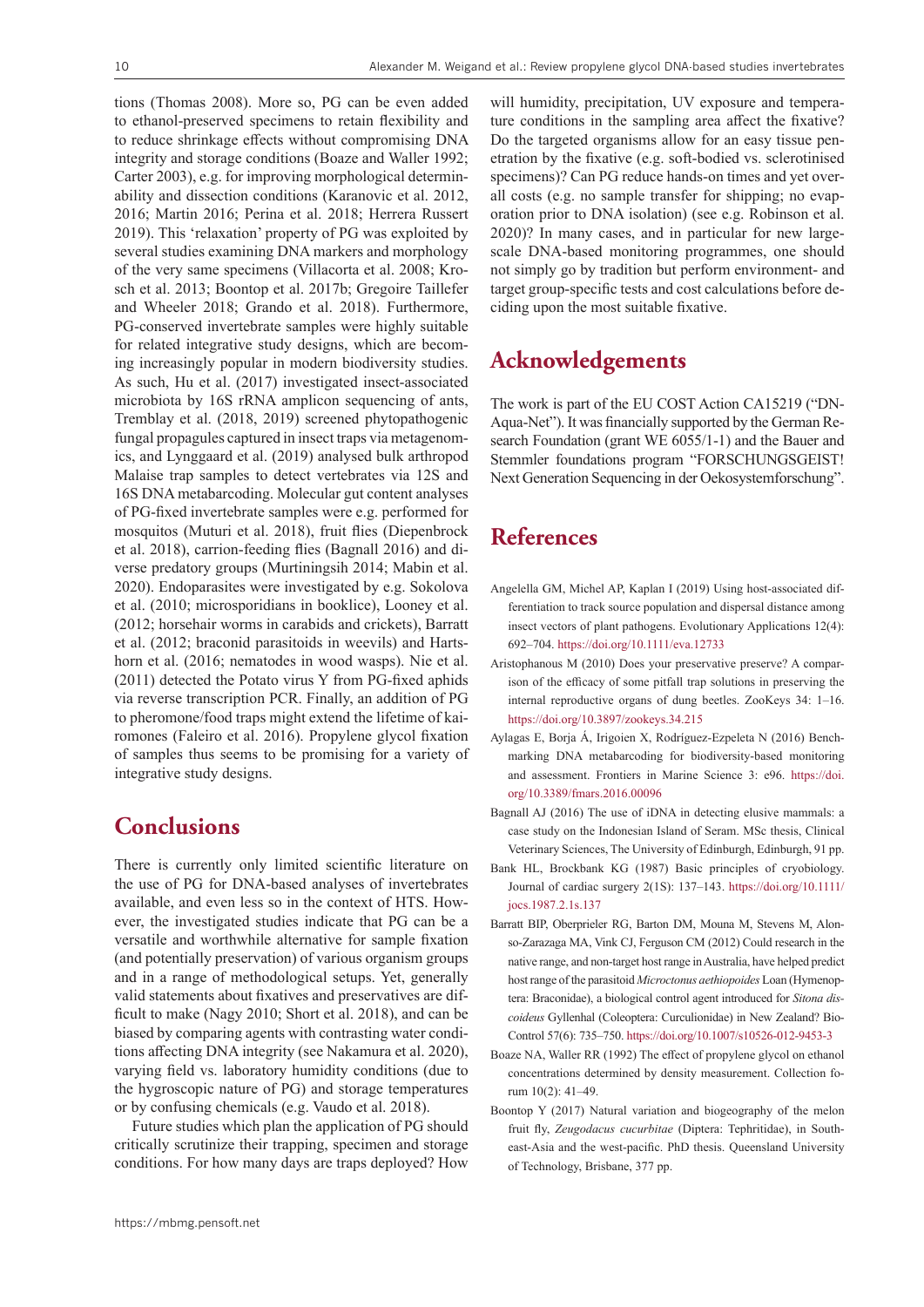- Boontop Y, Kumaran N, Schutze MK, Clarke AR, Cameron SL, Krosch MN (2017a) Population structure in *Zeugodacus cucurbitae* (Diptera: Tephritidae) across Thailand and the Thai–Malay peninsula: natural barriers to a great disperser. Biological Journal of the Linnean Society 121(3): 540–555.<https://doi.org/10.1093/biolinnean/blx009>
- Boontop Y, Schutze MK, Clarke AR, Cameron SL, Krosch MN (2017b) Signatures of invasion: using an integrative approach to infer the spread of melon fly, *Zeugodacus cucurbitae* (Diptera: Tephritidae), across Southeast Asia and the West Pacific. Biological Invasions 19(5): 1597–1619. <https://doi.org/10.1007/s10530-017-1382-8>
- Borges PA, Serrano AR, Amorim I, Terzopoulou S, Rigal F, Emerson B (2016) Cryptic diversity in the Azorean beetle genus *Tarphius* Erichson, 1845 (Coleoptera: Zopheridae): An integrative taxonomic approach with description of four new species. Zootaxa 4176(3): 401–449. <https://doi.org/10.11646/zootaxa.4236.3.1>
- Bowser ML, Brassfield R, Dziergowski A, Eskelin T, Hester J, Magness DR, Stone J (2020) Towards conserving natural diversity: A biotic inventory by observations, specimens, DNA barcoding and high-throughput sequencing methods. Biodiversity Data Journal 8: e50124. <https://doi.org/10.3897/BDJ.8.e50124>
- Bowser ML, Morton JM, Hanson JD, Magness DR, Okuly M (2017) Arthropod and oligochaete assemblages from grasslands of the southern Kenai Peninsula, Alaska. Biodiversity Data Journal 5: e10792. <https://doi.org/10.3897/BDJ.5.e10792>
- Boyer S, Blakemore RJ, Wratten SD (2011) An integrative taxonomic approach to the identification of three new New Zealand endemic earthworm species (Acanthodrilidae, Octochaetidae: Oligochaeta). Zootaxa 2994(1): 21–32.<https://doi.org/10.11646/zootaxa.2994.1.2>
- Boykin LM, Schutze MK, Krosch MN, Chomič A, Chapman TA, Englezou A, Armstrong KF, Clarke AR, Hailstones D, Cameron SL (2014) Multi-gene phylogenetic analysis of south-east Asian pest members of the *Bactrocera dorsalis* species complex (Diptera: Tephritidae) does not support current taxonomy. Journal of Applied Entomology 138(4): 235–253.<https://doi.org/10.1111/jen.12047>
- Brown GR, Matthews IM (2016) A review of extensive variation in the design of pitfall traps and a proposal for a standard pitfall trap design for monitoring ground-active arthropod biodiversity. Ecology and Evolution 6(12): 3953–3964.<https://doi.org/10.1002/ece3.2176>
- Calixto AA, Harris MK, Dean A (2007) Sampling ants with pitfall traps using either propylene glycol or water as a preservative. Southwestern Entomologist 32(2): 87–91.<https://doi.org/10.3958/0147-1724-32.2.87>
- Carter JD (2003) The effects of preservation and conservation treatments on the DNA of museum invertebrate fluid preserved collections. MSc thesis. National Museum and Gallery of Wales, Cardiff, 136 pp.
- Castalanelli MA, Baker AM, Munyard KA, Grimm M, Groth DM (2012) Molecular phylogeny supports the paraphyletic nature of the genus *Trogoderma* (Coleoptera: Dermestidae) collected in the Australasian ecozone. Bulletin of Entomological Research 102(1): 17–28. <https://doi.org/10.1017/S0007485311000319>
- Castalanelli MA, Severtson DL, Brumley CJ, Szito A, Foottit RG, Grimm M, Munyard K, Groth DM (2010) A rapid non-destructive DNA extraction method for insects and other arthropods. Journal of Asia-Pacific Entomology 13(3): 243–248. [https://doi.org/10.1016/j.](https://doi.org/10.1016/j.aspen.2010.04.003) [aspen.2010.04.003](https://doi.org/10.1016/j.aspen.2010.04.003)
- Chinvinijkul S, Srikachar S Kumjing P, Kimjong W, Sukamnouyporn W, Polchaimat N (2015) Inter-regional mating compatibility among *Bactrocera dorsalis* populations in Thailand (Diptera, Tephritidae). ZooKeys 540: 299–311. <https://doi.org/10.3897/zookeys.540.6568>
- Compson ZG, McClenaghan B, Singer GAC, Fahner NA, Hajibabaei M (2020) Metabarcoding From Microbes to Mammals: Comprehensive Bioassessment on a Global Scale. Frontiers in Ecology and Evolution 8: e581835.<https://doi.org/10.3389/fevo.2020.581835>
- Cordero RD, Sánchez-Ramírez S, Currie DC (2017) DNA barcoding of aquatic insects reveals unforeseen diversity and recurrent population divergence patterns through broad-scale sampling in northern Canada. Polar Biology 40(8): 1687–1695. [https://doi.org/10.1007/](https://doi.org/10.1007/s00300-016-2062-3) [s00300-016-2062-3](https://doi.org/10.1007/s00300-016-2062-3)
- Coulson RN, Pinto MA, Tchakerian MD, Baum KA, Rubink WL, Johnston JS (2005) Feral honey bees in pine forest landscapes of east Texas. Forest ecology and management 215(1–3): 91–102. [https://](https://doi.org/10.1016/j.foreco.2005.05.005) [doi.org/10.1016/j.foreco.2005.05.005](https://doi.org/10.1016/j.foreco.2005.05.005)
- Daglish GJ, Rajeswaran J, Singarayan V, Nath NS, Schlipalius DI, Ebert PR, Nayak MK (2018) Potential for using pheromone trapping and molecular screening in phosphine resistance research. Proceedings of the 12<sup>th</sup> International Working Conference on Stored Product Protection (IWCSPP), 1013–1017.
- Diepenbrock LM, Lundgren JG, Sit TL, Burrack HJ (2018) Detecting Specific Resource Use by *Drosophila suzukii* (Diptera: Drosophilidae) Using Gut Content Analysis. Journal of economic entomology 111(3): 1496–1500. <https://doi.org/10.1093/jee/toy077>
- DiGirolomo MF, Jendek E, Grebennikov VV, Nakládal O (2019) First North American record of an unnamed West Palaearctic *Agrilus* (Coleoptera: Buprestidae) infesting European beech (*Fagus sylvatica*) in New York City, USA. European Journal of Entomology 116: 244–252. <https://doi.org/10.14411/eje.2019.028>
- Eigenbrode SD, Davis TS, Adams JR, Husebye DS, Waits LP, Hawthorne D (2016) Host-adapted aphid populations differ in their migratory patterns and capacity to colonize crops. Journal of Applied Ecology 53(5): 1382–1390.<https://doi.org/10.1111/1365-2664.12693>
- Endo Y, Nash M, Hoffmann AA, Slatyer R, Miller AD (2014) Comparative phylogeography of alpine invertebrates indicates deep lineage diversification and historical refugia in the Australian Alps. Journal of Biogeography 42(1): 89–102. <https://doi.org/10.1111/jbi.12387>
- Faleiro JR, Jaques JA, Carrillo D, Giblin-Davis R, Mannion CM, Peña-Rojas E, Peña JE (2016) Integrated pest management (IPM) of palm pests. Integrated Pest Management in the Tropics. New India Publishing Agency, New Delhi, 439–497.
- Ferro ML, Park JS (2013) Effect of propylene glycol concentration on mid-term DNA preservation of Coleoptera. The Coleopterists Bulletin 67(4): 581–586.<https://doi.org/10.1649/0010-065X-67.4.581>
- Fountain ED, Malumbres-Olarte J, Cruickshank RH, Paterson AM (2015) The effects of island forest restoration on open habitat specialists: the endangered weevil *Hadramphus spinipennis* Broun and its host-plant Aciphylla dieffenbachii Kirk. PeerJ 3: e749. [https://](https://doi.org/10.7717/peerj.749) [doi.org/10.7717/peerj.749](https://doi.org/10.7717/peerj.749)
- Gallego D, Galián J (2008) Hierarchical structure of mitochondrial lineages of *Tomicus destruens* (Coleoptera, Scolytidae) related to environmental variables. Journal of Zoological Systematics and Evolutionary Research 46(4): 331–339. [https://doi.org/10.1111/](https://doi.org/10.1111/j.1439-0469.2008.00472.x) [j.1439-0469.2008.00472.x](https://doi.org/10.1111/j.1439-0469.2008.00472.x)
- Gibson CM, Kao RH, Blevins KK, Travers PD (2012) Integrative taxonomy for continental-scale terrestrial insect observations. PLoS ONE 7(5): e37528. <https://doi.org/10.1371/journal.pone.0037528>
- Goetze E, Jungbluth MJ (2013) Acetone preservation for zooplankton molecular studies. Journal of plankton research 35(5): 972–981. <https://doi.org/10.1093/plankt/fbt035>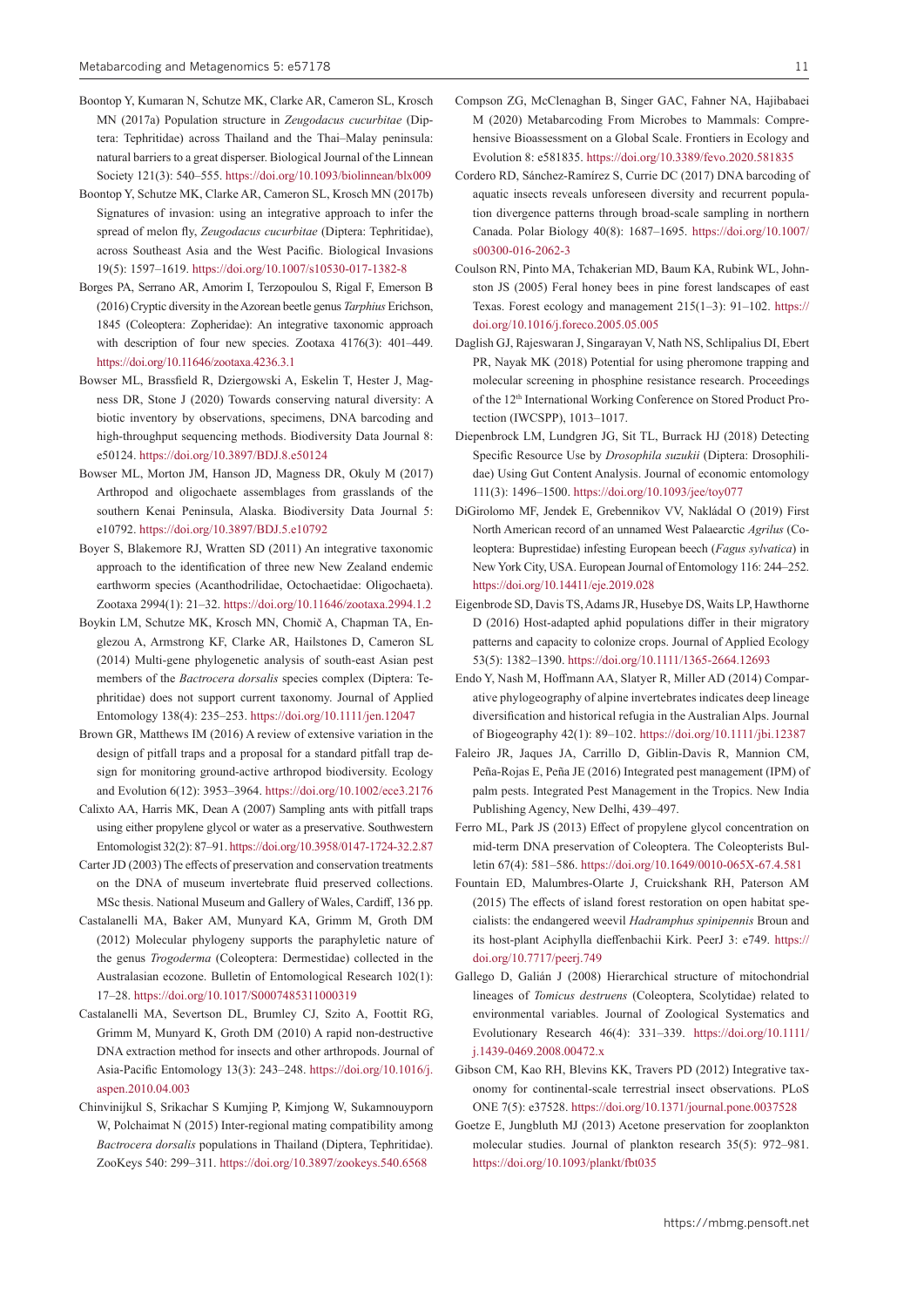- Gómez RA (2014) On the Systematics of the North American Ground Beetle Genus Rhadine Leconte (Coleoptera: Carabidae: Platynini) with Emphasis on the Sky Island Fauna of Arizona. MSc thesis, Graduate Interdisciplinary Program in Entomology and Insect Science, The University of Arizona, 77 pp.
- Gossner MM, Struwe JF, Sturm S, Max S, McCutcheon M, Weisser WW, Zytynska SE (2016) Searching for the optimal sampling solution: variation in invertebrate communities, sample condition and DNA quality. PLoS ONE 11(2): e0148247. [https://doi.org/10.1371/](https://doi.org/10.1371/journal.pone.0148247) [journal.pone.0148247](https://doi.org/10.1371/journal.pone.0148247)
- Grando C, Amon ND, Clough SJ, Guo N, Wei W, Azevedo P, López-Uribe MM, Zucchi MI (2018) Two colors, one species: the case of *Melissodes nigroaenea* (Apidae: Eucerini), an important pollinator of cotton fields in Brazil. Sociobiology 65(4): 645–653. [https://doi.](https://doi.org/10.13102/sociobiology.v65i4.3464) [org/10.13102/sociobiology.v65i4.3464](https://doi.org/10.13102/sociobiology.v65i4.3464)
- Greenslade P, Boyer S, Shields MW, Wratten SD (2017) First record of a possible predatory collembolan species, *Dicyrtoma fusca* (Collembola: Dicyrtomidae), in New Zealand. Austral Entomology 56(3): 332–338.<https://doi.org/10.1111/aen.12240>
- Gregoire Taillefer A, Wheeler TA (2018) Tracking wetland community evolution using Diptera taxonomic, functional and phylogenetic structure. Insect Conservation and Diversity 11(3): 276–293. [https://](https://doi.org/10.1111/icad.12271) [doi.org/10.1111/icad.12271](https://doi.org/10.1111/icad.12271)
- Gruber MAM, Burne AR, Abbott KL, Pierce RJ, Lester PJ (2013) Population decline but increased distribution of an invasive ant genotype on a Pacific atoll. Biological Invasions 15(3): 599–612. [https://doi.](https://doi.org/10.1007/s10530-012-0312-z) [org/10.1007/s10530-012-0312-z](https://doi.org/10.1007/s10530-012-0312-z)
- Haase M, Zielske S (2015) Five new cryptic freshwater gastropod species from New Caledonia (Caenogastropoda, Truncatelloidea, Tateidae). ZooKeys 523: 63–87.<https://doi.org/10.3897/zookeys.523.6066>
- Hartshorn JA, Fisher JR, Riggins JJ, Stephen FM (2017) Molecular identification of *Deladenus proximus* Bedding, 1974 (Tylenchida: Neotylenchidae), a parasite of Sirex nigricornis (Hymenoptera: Siricidae). Nematology 19(1): 15–20. <https://doi.org/10.1163/15685411-00003029>
- Herrera Russert J (2019) Ecology and Conservation of *Cephalota* (*Taenidia*) *deserticoloides* (Codina, 1931) (Coleoptera, Cicindelidae). Proyecto de investigación. PhD thesis. Universidad de Murcia, Spain, 120 pp.
- Hezavehei M, Sharafi M, Kouchesfahani HM, Henkel R, Agarwal A, Esmaeili V, Shahverdi A (2018) Sperm cryopreservation: a review on current molecular cryobiology and advanced approaches. Reproductive biomedicine online 37(3): 327–339. [https://doi.](https://doi.org/10.1016/j.rbmo.2018.05.012) [org/10.1016/j.rbmo.2018.05.012](https://doi.org/10.1016/j.rbmo.2018.05.012)
- Höfer H, Astrin J, Holstein J, Spelda J, Meyer F, Zarte N (2015) Propylene glycol–a useful capture preservative for spiders for DNA barcoding. Arachnologische Mitteilungen 50: 30–36. [https://doi.](https://doi.org/10.5431/aramit5005) [org/10.5431/aramit5005](https://doi.org/10.5431/aramit5005)
- Hoekman D, LeVan KE, Gibson C, Ball GE, Browne RA, Davidson RL, Erwin TL, Knisley CB, LaBonte JR, Lundgren J, Maddison DR, Moore W, Niemelä J, Ober KA, Pearson DL, Spence JR, Will K, Work T (2017) Design for ground beetle abundance and diversity sampling within the National Ecological Observatory Network. Ecosphere 8(4): e01744. <https://doi.org/10.1002/ecs2.1744>
- Hohbein RR, Conway CJ (2018) Pitfall traps: A review of methods for estimating arthropod abundance. Wildlife Society Bulletin 42(4): 597–606.<https://doi.org/10.1002/wsb.928>
- Holderegger R, Stapfer A, Schmidt BR, Grünig C, Meier R, Csencsics D, Gassner M (2019) Werkzeugkasten Naturschutzgenetik: eDNA Amphibien und Verbund. WSL Berichte 81: 1–56.
- Horn ME (2010) A comparison of pollinator biodiversity between green spaces, industrial areas and residential land-use zones in urban, southern Ontario. Master thesis. Faculty of Graduate Studies of The University of Guelph, Guelph, 95 pp.
- Hu YI, Holway DA, Łukasik P, Chau L, Kay AD, LeBrun EG, Miller KA, Sanders JG, Suarez AV, Russell JA (2017) By their own devices: invasive Argentine ants have shifted diet without clear aid from symbiotic microbes. Molecular Ecology 26(6): 1608–1630. [https://](https://doi.org/10.1111/mec.13991) [doi.org/10.1111/mec.13991](https://doi.org/10.1111/mec.13991)
- Ide T, Kanzaki N, Masuya H, Okabe K (2018) Application of the LAMP assay for the detection of the Argentine ant, *Linepithema humile* (Hymenoptera: Formicidae), from captures of pan traps. Applied Entomology and Zoology 53(2): 275–279. [https://doi.org/10.1007/](https://doi.org/10.1007/s13355-018-0546-z) [s13355-018-0546-z](https://doi.org/10.1007/s13355-018-0546-z)
- Jusino MA, Banik MT, Palmer JM, Wray AK, Xiao L, Pelton E, Barber JR, Kawahara AY, Gratton C, Peery MZ, Lindner DL (2019) An improved method for utilizing high-throughput amplicon sequencing to determine the diets of insectivorous animals. Molecular Ecology Resources 19(1): 176–190. [https://doi.org/10.1111/1755-](https://doi.org/10.1111/1755-0998.12951) [0998.12951](https://doi.org/10.1111/1755-0998.12951)
- Karanovic T, Cho JL, Lee W (2012) Redefinition of the parastenocaridid genus *Proserpinicaris* (Copepoda: Harpacticoida), with description of three new species from Korea. Journal of Natural History 46(25– 26): 1573–1613.<https://doi.org/10.1080/00222933.2012.681316>
- Karanovic T, Djurakic M, Eberhard SM (2016) Cryptic species or inadequate taxonomy? Implementation of 2D geometric morphometrics based on integumental organs as landmarks for delimitation and description of copepod taxa. Systematic Biology 65(2): 304–327. <https://doi.org/10.1093/sysbio/syv088>
- Knee WH (2012) Host specificity and species boundaries of beetle-associated mites. PhD thesis, Carleton University. Ottawa, Ontario, 212 pp.
- Knee W, Beaulieu F, Skevington JH, Kelso S, Cognato AI, Forbes MR (2012) Species boundaries and host range of tortoise mites (Uropodoidea) phoretic on bark beetles (Scolytinae), using morphometric and molecular markers. PLoS ONE 7(10): e47243. [https://doi.](https://doi.org/10.1371/journal.pone.0047243) [org/10.1371/journal.pone.0047243](https://doi.org/10.1371/journal.pone.0047243)
- Kotze DJ, Brandmayr P, Casale A, Dauffy-Richard E, Dekoninck W, Koivula MJ, Lövei GL, Mossakowski D, Noordijk J, Paarmann W, Pizzolotto R, Saska P, Schwerk A, Serrano J, Szyszko J, Taboada A, Turin H, Venn S, Vermeulen R, Zetto T (2011) Forty years of carabid beetle research in Europe-from taxonomy, biology, ecology and population studies to bioindication, habitat assessment and conservation. ZooKeys 100: 55–148. [https://doi.org/10.3897/zook](https://doi.org/10.3897/zookeys.100.1523)[eys.100.1523](https://doi.org/10.3897/zookeys.100.1523)
- Krosch MN, Schutze MK, Armstrong KF, Boontop Y, Boykin LM, Chapman TA, Englezou A, Cameron SL, Clarke AR (2013) Piecing together an integrative taxonomic puzzle: microsatellite, wing shape and aedeagus length analyses of *Bactrocera dorsalis* sl (Diptera: Tephritidae) find no evidence of multiple lineages in a proposed contact zone along the Thai/Malay Peninsula. Systematic Entomology 38(1): 2–13. [https://doi.org/10.1111/j.1365-](https://doi.org/10.1111/j.1365-3113.2012.00643.x) [3113.2012.00643.x](https://doi.org/10.1111/j.1365-3113.2012.00643.x)
- Krosch MN, Schutze MK, Newman J, Strutt F, Bryant LM, McMahon J, Clarke AR (2019) In the footsteps of Wallace: population structure in the breadfruit fruit fly, *Bactrocera umbrosa* (F.) (Diptera: Tephritidae), suggests disjunction across the Indo-Australian Archipelago. Australian Entomology 58(3): 602–613. [https://doi.org/10.1111/](https://doi.org/10.1111/aen.12375) [aen.12375](https://doi.org/10.1111/aen.12375)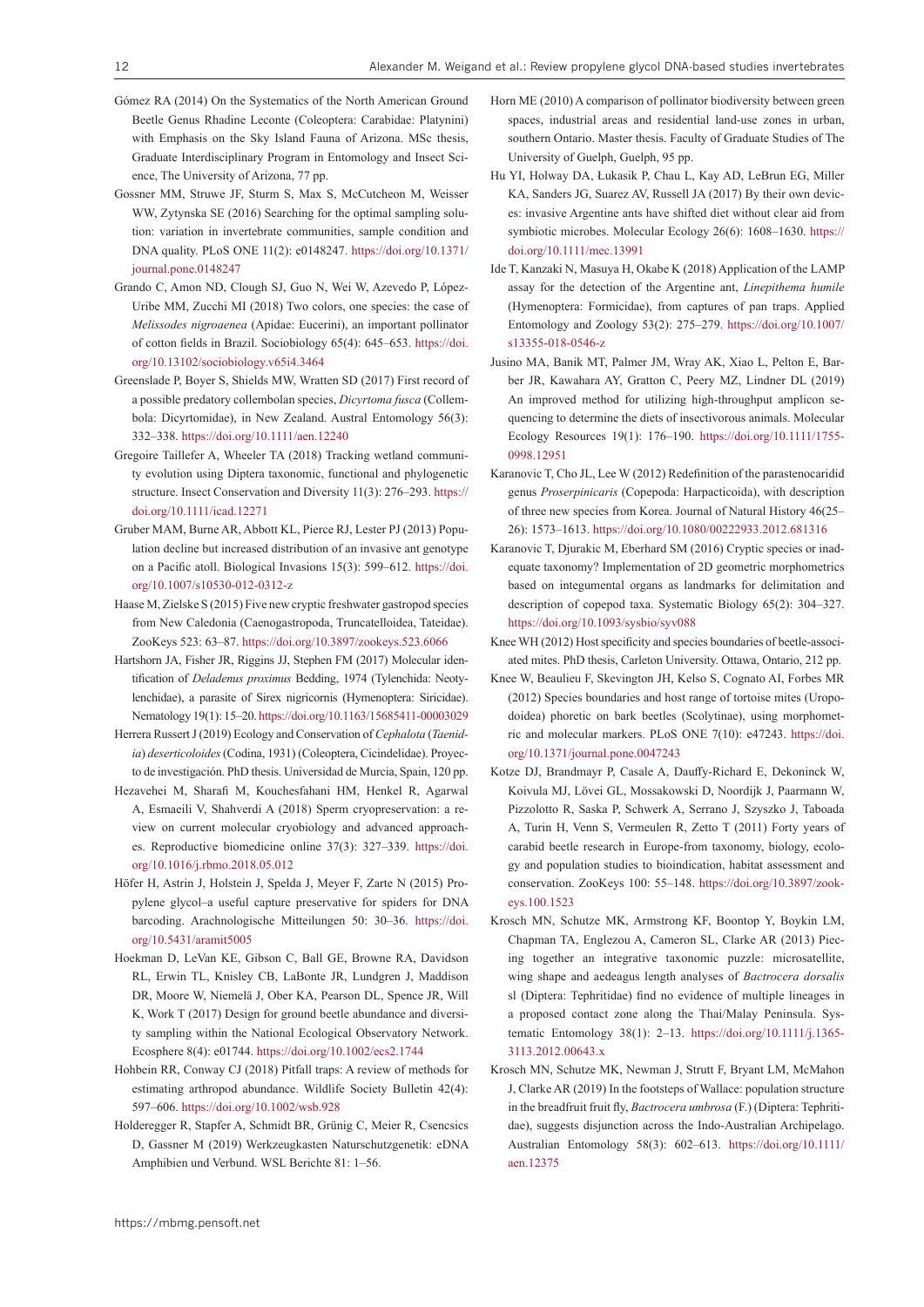- Krosch MN, Strutt F, Blacket MJ, Batovska J, Starkie M, Clarke AR, Cameron SL, Schutze MK (2020) Development of internal COI primers to improve and extend barcoding of fruit flies (Diptera: Tephritidae: Dacini). Insect Science 27(1): 143–158. [https://doi.](https://doi.org/10.1111/1744-7917.12612) [org/10.1111/1744-7917.12612](https://doi.org/10.1111/1744-7917.12612)
- Lagos-Kutz D, Voegtlin DJ, Onstad D, Hogg D, Ragsdale D, Tilmon K, Hodgson E, Difonzo C, Groves R, Krupke C, Laforest J, Seiter NJ, Duerr E, Bradford B, Hartman GL (2020) The Soybean Aphid Suction Trap Network: Sampling the Aerobiological "Soup". American Entomologist 66(1): 48–55.<https://doi.org/10.1093/ae/tmaa009>
- Landi L, Braccini CL, Knížek M, Pereyra VA, Marvaldi AE (2019) A newly detected exotic ambrosia beetle in Argentina: *Euwallacea interjectus* (Coleoptera: Curculionidae: Scolytinae). Florida Entomologist 102(1): 240–242. <https://doi.org/10.1653/024.102.0141>
- Langer SV, Kyle CJ, Beresford DV (2017) Using frons width to differentiate blow fly species (Diptera: Calliphoridae) *Phormia regina* (Meigen) and *Protophormia terraenovae* (Robineau-Desvoidy). Journal of Forensic Sciences 62(2): 473–475.<https://doi.org/10.1111/1556-4029.13281>
- Leblanc L, Fay H, Sengebau F, San Jose M, Rubinoff D, Pereira R (2015) A survey of fruit flies (Diptera: Tephritidae: Dacinae) and their Opiine parasitoids (Hymenoptera: Braconidae) in Palau. Proceedings of the Hawaiian Entomological Society 47: 55–66.
- Leese F, Bouchez A, Abarenkov K, Altermatt F, Borja Á, Bruce K, Ekrem T, Čiampor Jr F, Čiamporová-Zaťovičová Z, Costa FO, Duarte S, Elbrecht V, Fontaneto D, Franc A, Geiger MF, Hering D, Kahlert M, Stroil BK, Kelly M, Keskin E, Liska I, Mergen P, Meissner K, Pawlowski J, Penev L, Reyjol Y, Rotter A, Steinke D, Van der Wal B, Vitecek S, Zimmermann J, Weigand AM (2018) Chapter Two – Why We Need Sustainable Networks Bridging Countries, Disciplines, Cultures and Generations for Aquatic Biomonitoring 2.0: A Perspective Derived From the DNAqua-Net COST Action. In: Bohan DA, Dumbrell AJ, Woodward G, Jackson M (Eds) Advances in Ecological Research, Next Generation Biomonitoring: Part 1. Academic Press, 63–99.<https://doi.org/10.1016/bs.aecr.2018.01.001>
- Lefort MC, Wratten S, Cusumano A, Varennes YD, Boyer S (2017) Disentangling higher trophic level interactions in the cabbage aphid food web using high-throughput DNA sequencing. Metabarcoding and Metagenomics 1: e13709.<https://doi.org/10.3897/mbmg.1.13709>
- Lienhard A, Schäffer S (2019) Extracting the invisible: obtaining high quality DNA is a challenging task in small arthropods. PeerJ 7: e6753. <https://doi.org/10.7717/peerj.6753>
- Liu YH (2016) Do Corridors Increase Gene Flow for Invasive Species? Master thesis. North Carolina State University, Raleigh, 42 pp.
- Liu M, Baker SC, Burridge CP, Jordan GJ, Clarke LJ (2020) DNA metabarcoding captures subtle differences in forest beetle communities following disturbance. Restoration Ecology 28(6): 1475–1484. <https://doi.org/10.1111/rec.13236>
- Liu M, Clarke LJ, Baker SC, Jordan GJ, Burridge CP (2020) A practical guide to DNA metabarcoding for entomological ecologists. Ecological Entomology 45(3): 373–385. [https://doi.org/10.1111/](https://doi.org/10.1111/een.12831) [een.12831](https://doi.org/10.1111/een.12831)
- Looney C, Hanelt B, Zack RS (2012) New records of nematomorph parasites (Nematomorpha: Gordiida) of ground beetles (Coleoptera: Carabidae) and camel crickets (Orthoptera: Rhaphidophoridae) in Washington State. Journal of Parasitology 98(3): 554–559. [https://](https://doi.org/10.1645/GE-2929.1) [doi.org/10.1645/GE-2929.1](https://doi.org/10.1645/GE-2929.1)
- López H, Oromí P (2010) A pitfall trap for sampling the mesovoid shallow substratum (MSS) fauna. Speleobiology Notes 2: 7–11.
- Lynggaard C, Nielsen M, Santos-Bay L, Gastauer M, Oliveira G, Bohmann K (2019) Vertebrate diversity revealed by metabarcoding of bulk arthropod samples from tropical forests. Environmental DNA 1(4): 329–341.<https://doi.org/10.1002/edn3.34>
- Mabin MD, Welty C, Gardiner MM (2020) Predator richness predicts pest suppression within organic and conventional summer squash (*Cucurbita pepo* L. Cucurbitales: Cucurbitaceae). Agriculture, Ecosystems & Environment 287: e106689. [https://doi.org/10.1016/j.](https://doi.org/10.1016/j.agee.2019.106689) [agee.2019.106689](https://doi.org/10.1016/j.agee.2019.106689)
- Mahon MB, Campbell KU, Crist TO (2017) Effectiveness of Winkler litter extraction and pitfall traps in sampling ant communities and functional groups in a temperate forest. Environmental Entomology 46(3): 470–479.<https://doi.org/10.1093/ee/nvx061>
- Malumbres Olarte J (2010) Spider diversity and ecology in native tussock grasslands of the South Island, New Zealand. PhD thesis. Lincoln University, Christchurch, 242 pp.
- Martin JW (2016) Collecting and processing crustaceans: an introduction. Journal of Crustacean Biology 36(3): 393–395. [https://doi.](https://doi.org/10.1163/1937240X-00002436) [org/10.1163/1937240X-00002436](https://doi.org/10.1163/1937240X-00002436)
- Matos-Maraví P, Ritter CD, Barnes CJ, Nielsen M, Olsson U, Wahlberg N, Marquina D, Sääksjärvi I, Antonelli A (2019) Biodiversity seen through the perspective of insects: 10 simple rules on methodological choices and experimental design for genomic studies. PeerJ 7: e6727.<https://doi.org/10.7717/peerj.6727>
- McCravy KW, Willand JE (2007) Effects of pitfall trap preservative on collections of carabid beetles (Coleoptera: Carabidae). The Great Lakes Entomologist 40(3): 154–165.
- Mitchell A, Moeseneder CH, Hutchinson PM (2020) Hiding in plain sight: DNA barcoding suggests cryptic species in all 'well-known' Australian flower beetles (Scarabaeidae: Cetoniinae). PeerJ 8: e9348.<https://doi.org/10.7717/peerj.9348>
- Moricca S, Bracalini M, Benigno A, Ghelardini L, Furtado EL, Marino CL, Panzavolta T (2020) Observations on the non-native Thousand Cankers Disease of Walnut in Europe's southernmost outbreak. Global Ecology and Conservation: e01159. [https://doi.](https://doi.org/10.1016/j.gecco.2020.e01159) [org/10.1016/j.gecco.2020.e01159](https://doi.org/10.1016/j.gecco.2020.e01159)
- Murtiningsih R (2014) Predation of cabbage pests: a combined ecological and molecular approach. PhD thesis. University of Queensland, School of Biological Sciences, Brisbane, 176 pp.
- Muturi EJ, Lagos-Kutz D, Dunlap C, Ramirez JL, Rooney AP, Hartman GL, Fields CJ, Rendon G, Kim CH (2018) Mosquito microbiota cluster by host sampling location. Parasites & Vectors 11(1): e468. <https://doi.org/10.1186/s13071-018-3036-9>
- Nakahama N, Isagi Y, Ito M (2019) Methods for retaining well-preserved DNA with dried specimens of insects. European Journal of Entomology 116: 486–491.<https://doi.org/10.14411/eje.2019.050>
- Nakamura S, Tamura S, Taki H, Shoda-Kagaya E (2020) Propylene glycol: a promising preservative for insects, comparable to ethanol, from trapping to DNA analysis. Entomologia Experimentalis et Applicata 168(2): 158–165. <https://doi.org/10.1111/eea.12876>
- Nagy ZT (2010) A hands-on overview of tissue preservation methods for molecular genetic analyses. Organisms Diversity & Evolution 10(1): 91–105. <https://doi.org/10.1007/s13127-010-0012-4>
- Nie X, Pelletier Y, Mason N, Dilworth A, Giguère MA (2011) Aphids preserved in propylene glycol can be used for reverse transcription-polymerase chain reaction detection of Potato virus Y. Journal of virological methods 175(2): 224–227. [https://doi.org/10.1016/j.](https://doi.org/10.1016/j.jviromet.2011.05.019) [jviromet.2011.05.019](https://doi.org/10.1016/j.jviromet.2011.05.019)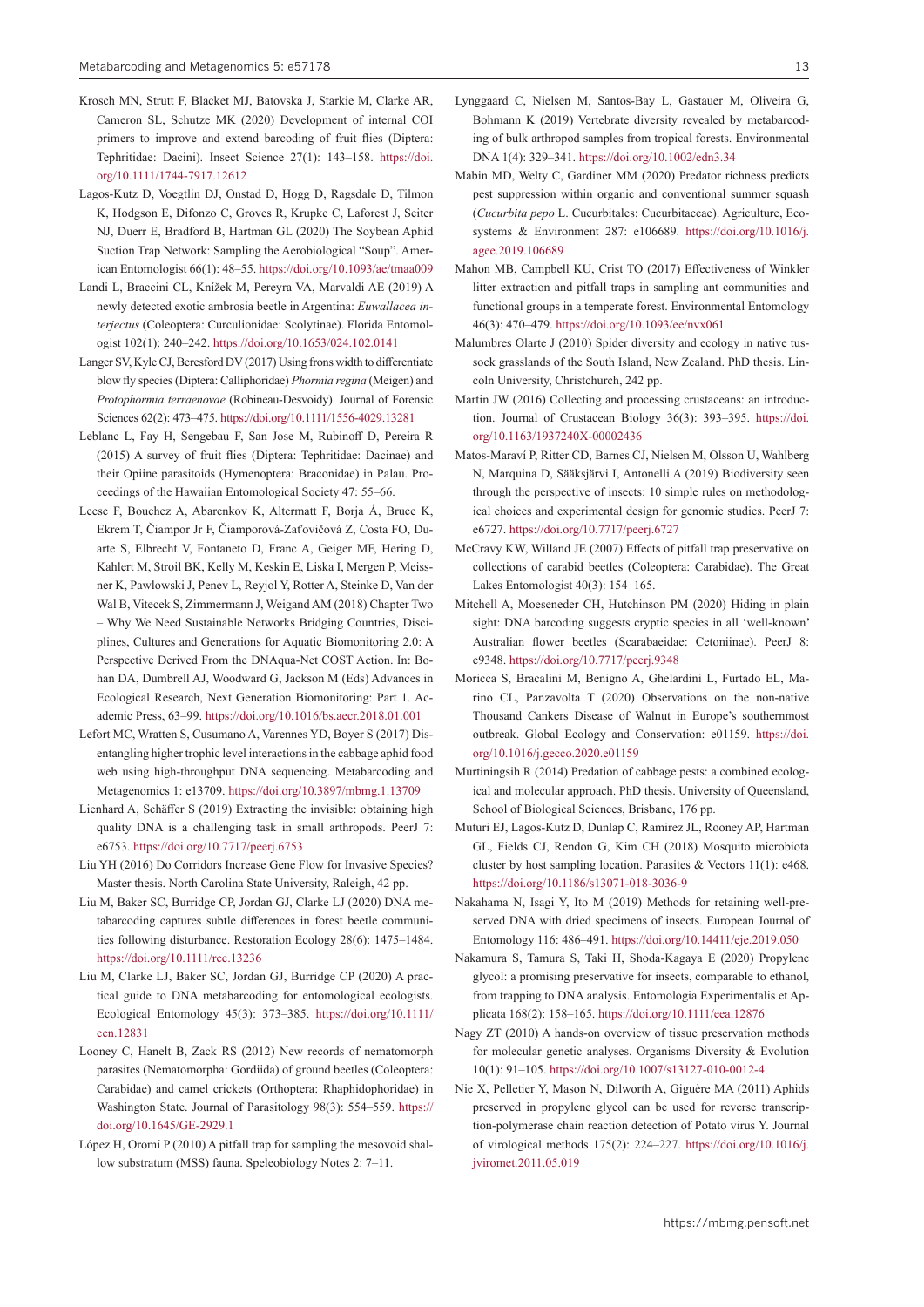- Patrick HJH, Chomič A, Armstrong KF (2016) Cooled propylene glycol as a pragmatic choice for preservation of DNA from remote field-collected Diptera for next-generation sequence analysis. Journal of Economic Entomology 109(3): 1469–1473. [https://doi.](https://doi.org/10.1093/jee/tow047) [org/10.1093/jee/tow047](https://doi.org/10.1093/jee/tow047)
- Pelletier Y, Nie X, Giguère MA, Nanayakkara U, Maw E, Foottit R (2012) A new approach for the identification of aphid vectors (Hemiptera: Aphididae) of potato virus Y. Journal of Economic Entomology 105(6): 1909–1914.<https://doi.org/10.1603/EC12085>
- Perina G, Camacho AI, Huey J, Horwitz P, Koenders A (2018) Understanding subterranean variability: the first genus of Bathynellidae (Bathynellacea, Crustacea) from Western Australia described through a morphological and multigene approach. Invertebrate Systematics 32(2): 423–447.<https://doi.org/10.1071/IS17004>
- Perry KD, Pederson SM, Baxter SW (2017) Genome-wide SNP discovery in field and laboratory colonies of Australian *Plutella* species. BioRxiv: e141606. <https://doi.org/10.1101/141606>
- Piasecki J, Waligora M, Dranseika V (2018) Google search as an additional source in systematic reviews. Science and engineering ethics 24(2): 809–810. <https://doi.org/10.1007/s11948-017-0010-4>
- Postlethwaite JV (2016) Biogeography of Chilean bees in the Atacama Desert: with a focus on the boundary between summer and winter rainfall regions. Master thesis, Faculty of Graduate Studies. York University, Toronto, 95 pp.
- Ramírez MJ, Grismado CJ, Ubick D, Ovtsharenko V, Cushing PE, Platnick NI, Wheeler WC, Prendini L, Crowley LM, Horner NV (2019) Myrmecicultoridae, a new family of myrmecophilic spiders from the Chihuahuan Desert (Araneae: Entelegynae). American Museum Novitates 2019(3930): 1–24.<https://doi.org/10.1206/3930.1>
- Renaud AK (2012) Biodiversity of the Muscidae (Diptera) from Churchill, Manitoba, Canada, with Taxonomic Issues Revealed or Resolved by DNA Barcoding. Department of Entomology, University of Manitoba, Winnipeg, Manitoba, 233 pp.
- Renaud AK, Savage J, Roughley RE (2012) Muscidae (Diptera) diversity in Churchill, Canada, between two time periods: evidence for limited changes since the Canadian Northern Insect Survey. The Canadian Entomologist 144(1): 29–51. <https://doi.org/10.4039/tce.2012.6>
- Robideau GP, Foottit RG, Humble LM, Noseworthy MK, Wu T, Bilodeau GJ (2016) Real-time PCR identification of the ambrosia beetles, *Trypodendron domesticum* (L.) and *Trypodendron lineatum* (Olivier)(Coleoptera: Scolytidae). Journal of Applied Entomology 140(4): 299–307. <https://doi.org/10.1111/jen.12254>
- Robinson CV, Porter TM, Wright MT, Hajibabaei M (2020) Propylene glycol-based antifreeze as an effective preservative for DNA metabarcoding of benthic arthropods. bioRxiv. [https://doi.](https://doi.org/10.1101/2020.02.28.970475) [org/10.1101/2020.02.28.970475](https://doi.org/10.1101/2020.02.28.970475)
- Rubink WL, Murray KD, Baum KA, Pinto MA (2003) Long term preservation of DNA from honey bees (*Apis mellifera*) collected in aerial pitfall traps. Texas Journal of Science: 159–168.
- Rugman-Jones PF, Seybold SJ, Graves AD, Stouthamer R (2015) Phylogeography of the walnut twig beetle, *Pityophthorus juglandis*, the vector of thousand cankers disease in North American walnut trees. PLoS ONE 10(2): e0118264. [https://doi.org/10.1371/journal.](https://doi.org/10.1371/journal.pone.0118264) [pone.0118264](https://doi.org/10.1371/journal.pone.0118264)
- Sánchez García FJ (2015) Phylogeography, genomics and biosemiotics of bark beetles (Coleoptera: Scolytinae) = Filogeografía, genómica y biosemiótica de escarabajos de corteza (Coleoptera: Scolytinae). Universidad de Murcia, Faculty of Biology, Murcia, 206 pp.
- Sánchez García FJ, Galián J, Gallego D (2015) Distribution of *Tomicus destruens* (Coleoptera: Scolytinae) mitochondrial lineages: phylogeographic insights and niche modelling. Organisms Diversity & Evolution 15(1): 101–113. <https://doi.org/10.1007/s13127-014-0186-2>
- Schmidt MH, Clough Y, Schulz W, Westphalen A, Tscharntke T (2006) Capture efficiency and preservation attributes of different fluids in pitfall traps. The Journal of Arachnology 34(1): 159–162. [https://](https://doi.org/10.1636/T04-95.1) [doi.org/10.1636/T04-95.1](https://doi.org/10.1636/T04-95.1)
- Schutze MK, Krosch MN, Armstrong KF, Chapman TA, Englezou A, Chomič A, Cameron SL, Hailstones D, Clarke AR (2012) Population structure of *Bactrocera dorsalis* ss, *B. papayae* and *B. philippinensis* (Diptera: Tephritidae) in southeast Asia: evidence for a single species hypothesis using mitochondrial DNA and wingshape data. BMC Evolutionary Biology 12(1): e130. [https://doi.](https://doi.org/10.1186/1471-2148-12-130) [org/10.1186/1471-2148-12-130](https://doi.org/10.1186/1471-2148-12-130)
- Scott IAW, Workman PJ, Drayton GM, Burnip GM (2007) First record of *Bemisia tabaci* biotype Q in New Zealand. New Zealand Plant Protection 60: 264–270.<https://doi.org/10.30843/nzpp.2007.60.4601>
- Seybold SJ, Dallara PL, Hishinuma SM, Flint ML (2013) Detecting and identifying the walnut twig beetle: Monitoring guidelines for the invasive vector of thousand cankers disease of walnut, University of California Agriculture and Natural Resources, Statewide Integrated Pest Management Program, Oakland, 13 pp. [March 13, 2013] <http://www.ipm.ucdavis.edu/PMG/menu.thousandcankers.html> [accessed 3 August 2020]
- Shoda-Kagaya E, Saito S, Okada M, Nozaki A, Nunokawa K, Tsuda Y (2010) Genetic structure of the oak wilt vector beetle *Platypus quercivorus*: inferences toward the process of damaged area expansion. BMC Ecology 10(1): e21. [https://doi.org/10.1186/1472-6785-](https://doi.org/10.1186/1472-6785-10-21) [10-21](https://doi.org/10.1186/1472-6785-10-21)
- Short AEZ, Dikow T, Moreau CS (2018) Entomological collections in the age of big data. Annual Review of Entomology 63: 513–530. <https://doi.org/10.1146/annurev-ento-031616-035536>
- Sikes DS, Stockbridge J (2013) Description of *Caurinus tlagu*, new species, from Prince of Wales Island, Alaska (Mecoptera, Boreidae, Caurininae). ZooKeys 316: 35–53. [https://doi.org/10.3897/zook](https://doi.org/10.3897/zookeys.316.5400)[eys.316.5400](https://doi.org/10.3897/zookeys.316.5400)
- Sim K (2013) Genetic analysis of *Pardosa* Wolf Spiders (Araneae: Lycosidae) across the Northern Nearctic. Master thesis, McGill University, Department of Natural Resource Sciences, Montreal, 98 pp.
- Skvarla MJ, Larson JL, Dowling APG (2014) Pitfalls and preservatives: a review. The Journal of the Entomological Society of Ontario 145: 15–43.
- Smith SM, Cognato AI (2015) *Ambrosiophilus peregrinus* Smith and Cognato, new species (Coleoptera: Curculionidae: Scolytinae), an exotic ambrosia beetle discovered in Georgia, USA. The Coleopterists Bulletin 69(2): 213–220. <https://doi.org/10.1649/0010-065X-69.2.213>
- Sokolova YY, Sokolov IM, Carlton CE (2010) New microsporidia parasitizing bark lice (Insecta: Psocoptera). Journal of invertebrate pathology 104(3): 186–194.<https://doi.org/10.1016/j.jip.2010.03.008>
- Sonoda S, Yamashita J, Kohara Y, Izumi Y, Yoshida H, Enomoto T (2010) Population survey of spiders using mt-DNA (COI) sequences in Japanese peach orchards. Applied Entomology and Zoology 46(1): 81–86. <https://doi.org/10.1007/s13355-010-0011-0>
- Ssymank A, Sorg M, Doczkal D, Rulik B, Merkel-Wallner G, Vischer-Leopold M (2018) Praktische Hinweise und Empfehlungen zur Anwendung von Malaisefallen für Insekten in der Biodiversitätserfassung und im Monitoring. Series Naturalis 1: 1–12.